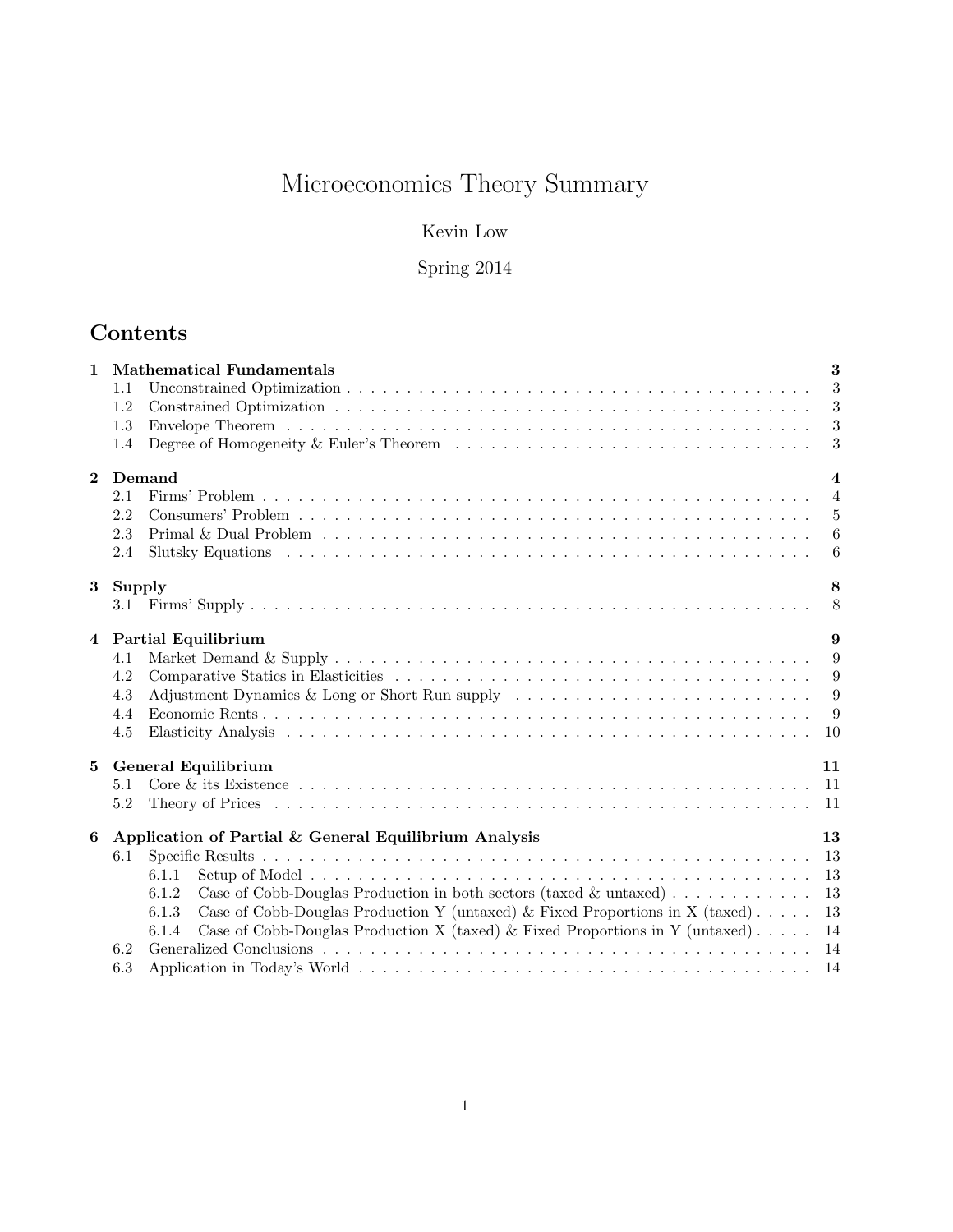| 7 |     | Monopoly & Imperfect Competition                                                                                       |     |  |  |  |  |
|---|-----|------------------------------------------------------------------------------------------------------------------------|-----|--|--|--|--|
|   | 7.1 |                                                                                                                        | 15  |  |  |  |  |
|   | 7.2 |                                                                                                                        | 15  |  |  |  |  |
|   |     | 7.2.1                                                                                                                  | 15  |  |  |  |  |
|   |     | 7.2.2                                                                                                                  | 15  |  |  |  |  |
|   |     | 7.2.3<br>Dominant Firm, Stackelberg Competition, Conjecture Variation Model                                            | 16  |  |  |  |  |
|   |     | 7.2.4                                                                                                                  | -16 |  |  |  |  |
| 8 |     | Price Discrimination & Pricing Issues                                                                                  | 17  |  |  |  |  |
|   | 8.1 |                                                                                                                        | 17  |  |  |  |  |
|   | 8.2 |                                                                                                                        | 17  |  |  |  |  |
|   | 8.3 |                                                                                                                        | 17  |  |  |  |  |
|   |     | 8.3.1                                                                                                                  | 18  |  |  |  |  |
|   |     | 8.3.2                                                                                                                  | 18  |  |  |  |  |
|   | 8.4 |                                                                                                                        | 18  |  |  |  |  |
|   | 8.5 |                                                                                                                        | 18  |  |  |  |  |
|   |     | ALCOA Problem - Competitive Fringe<br>8.5.1                                                                            | 19  |  |  |  |  |
| 9 |     | Information Asymmetry & Lemons Problem                                                                                 | 20  |  |  |  |  |
|   | 9.1 |                                                                                                                        | 20  |  |  |  |  |
|   | 9.2 | Mathematical Illustration of Lemon Principle $\dots \dots \dots \dots \dots \dots \dots \dots \dots \dots \dots \dots$ | 20  |  |  |  |  |
|   |     | 9.2.1                                                                                                                  | 20  |  |  |  |  |
|   |     | 9.2.2                                                                                                                  | 20  |  |  |  |  |
|   |     | 9.2.3                                                                                                                  | 21  |  |  |  |  |
|   | 9.3 |                                                                                                                        | 21  |  |  |  |  |
|   |     | 10 Externalities & Coase Theorem                                                                                       | 23  |  |  |  |  |
|   |     |                                                                                                                        | 23  |  |  |  |  |
|   |     |                                                                                                                        | 23  |  |  |  |  |
|   |     |                                                                                                                        | 23  |  |  |  |  |
|   |     |                                                                                                                        | 23  |  |  |  |  |
|   |     |                                                                                                                        |     |  |  |  |  |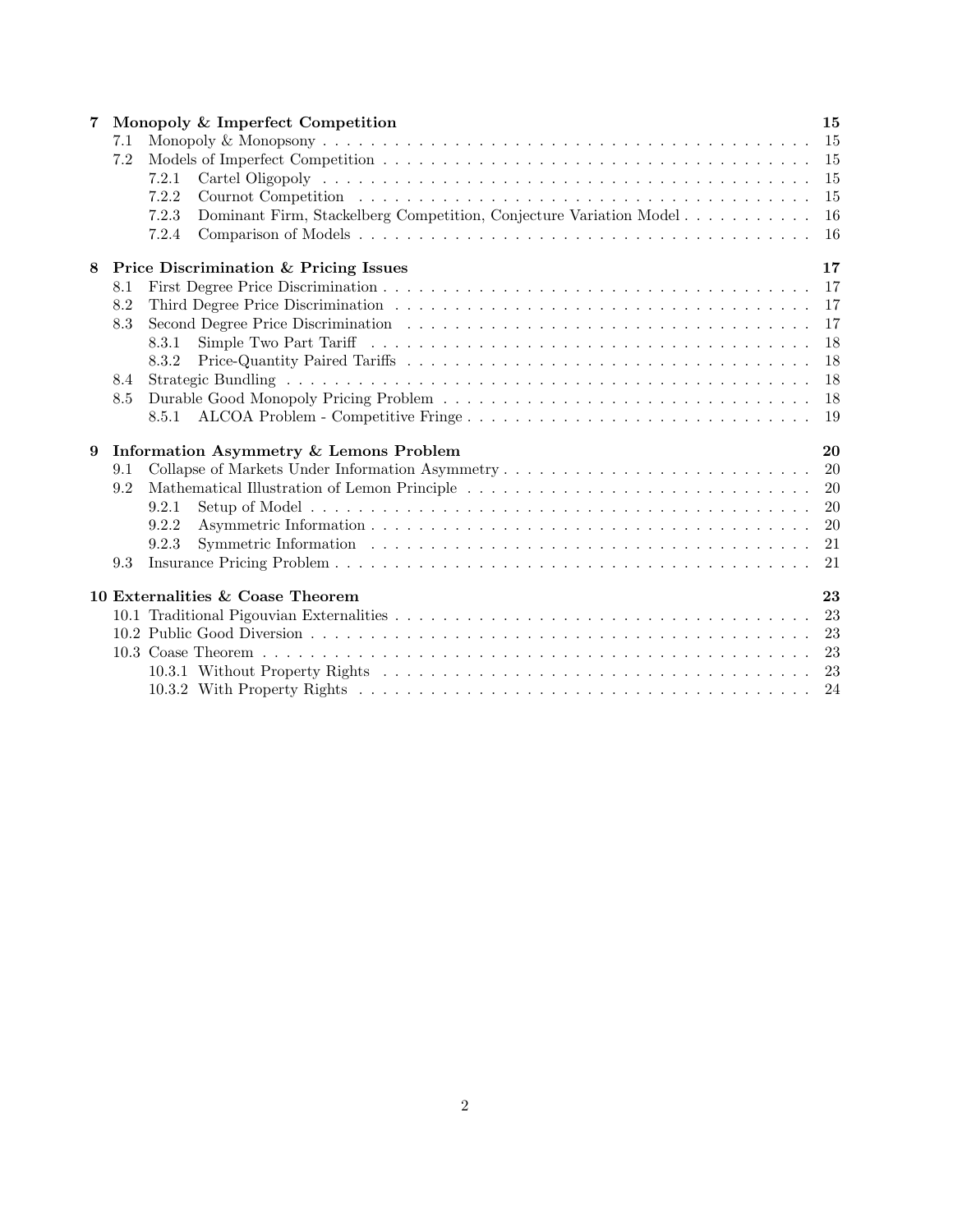# 1 Mathematical Fundamentals

#### 1.1 Unconstrained Optimization

Letting  $z = F(x, y)$ . We assume that z is continuous and twice differentiable; so that the standard techniques of calculus can be applied for optimization

1. First Order Conditions

(a) 
$$
\frac{\partial z}{\partial x} = F_x = 0
$$

(b) 
$$
\frac{\partial z}{\partial y} = F_y = 0
$$

- 2. Second Order Conditions
	- (a) If F is strictly concave, then the FOCs are sufficient to guarantee maxima
	- (b) Maxima:  $\frac{\partial^2 z}{\partial x^2} = F_{xx} < 0; \frac{\partial^2 z}{\partial y^2} = F_{yy} < 0 \& F_{xx} F_{yy} > F_{xy}^2$
	- (c) If F is strictly convex, then the FOCs are sufficient to guarantee minima
	- (d) Minima:  $\frac{\partial^2 z}{\partial x^2} = F_{xx} > 0$ ;  $\frac{\partial^2 z}{\partial y^2} = F_{yy} > 0$  &  $F_{xx}F_{yy} > F_{xy}^2$

# 1.2 Constrained Optimization

- 1. Formulate Problem: Max (Min)  $F(x, y)$  subject to  $I = G(x, y)$
- 2. Form Lagrangian:  $L = F(x, y) + \lambda[I G(x, y)]$
- 3. Obtain FOCs:

(a) 
$$
\frac{\partial L}{\partial x} = F_x - \lambda G_x = 0
$$

(b) 
$$
\frac{\partial L}{\partial y} = F_y - \lambda G_y = 0
$$

(c) I - 
$$
G(x,y) = 0
$$

4. SOCs for Lagrangian: Bordered Hessian Tests or Related Concavity/Convexity Conditions (both for objective function and constraint).

Typically, any pseudoconcave and quasiconvex constrain would suffice to guarantee maximization

#### 1.3 Envelope Theorem

- 1. Starting with an optimization problem of  $\max_{x,y} z = F(x,y|w)$  where x,y are variables and w is a parameter
- 2. Let the solutions to the optimizing problem be  $x^* = x(w)$  and  $y^* = y(w)$

$$
3. \frac{dz}{dw} = F_x \frac{dx}{dw} + F_y \frac{dy}{dw} + F_w
$$

4. Since  $F_x = F_y = 0$  at  $x^*$  and  $y^*$ ,  $\frac{dz}{dw} = F_w$  (direct equals partial derivative at the optimal)

### 1.4 Degree of Homogeneity & Euler's Theorem

- 1. Function homogenous of degree k when  $F(tx, ty) = t^k F(x, y)$
- 2. Differentiating the above with respect to t,  $F_x x + F_y y = k t^{k-1} F(x, y)$
- 3. Therefore  $k = 1 \Rightarrow F_x x + F_y y = F(x, y)$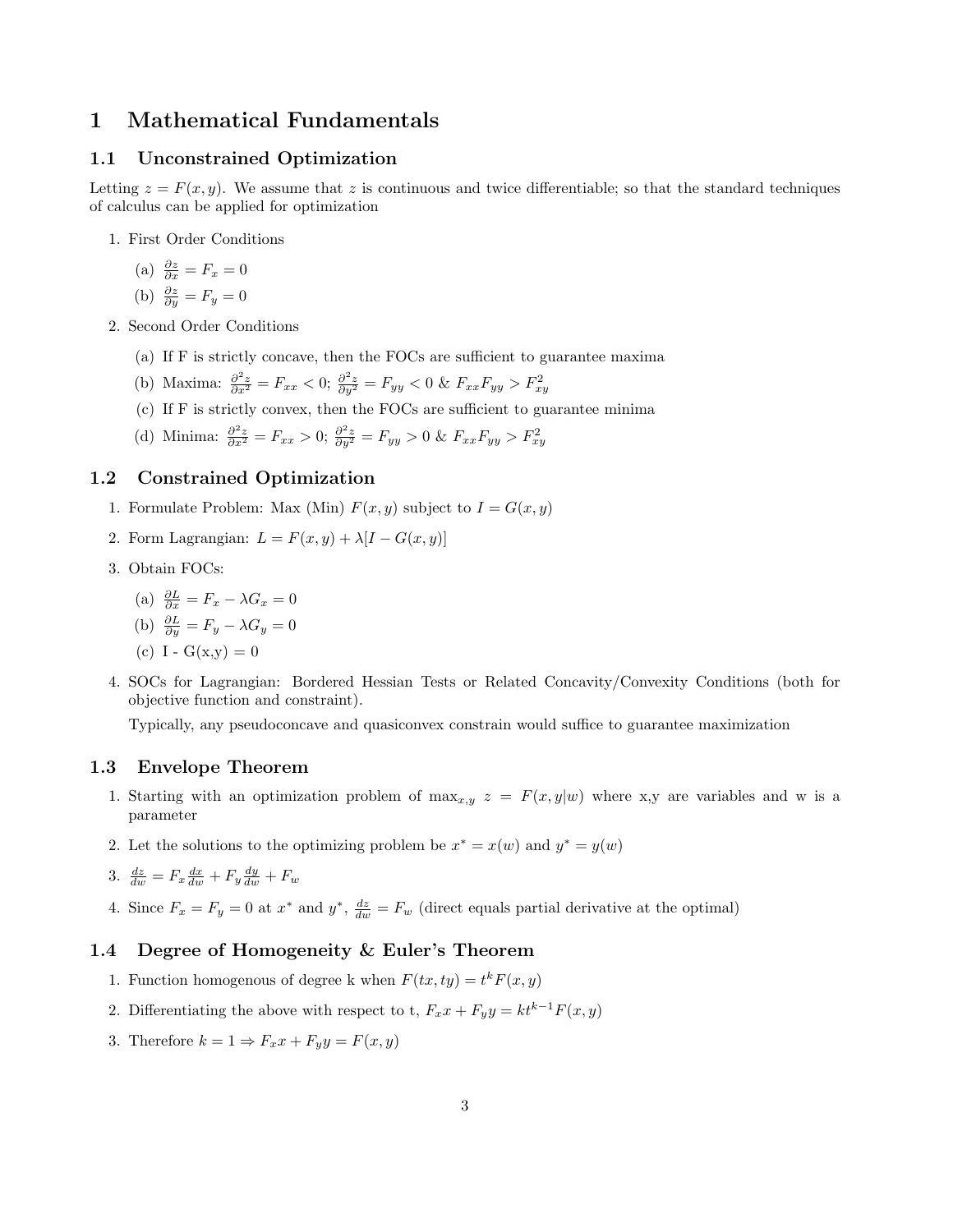# 2 Demand

#### 2.1 Firms' Problem

- 1. Production Function:  $Q = F(K, L)$ 
	- (a) Positive Marginal Products:  $F_L, F_K > 0$
	- (b) Diminishing Marginal Productivity:  $F_{LL}, F_{KK} < 0$
	- (c) Complementary Factors:  $F_{LK} = F_{KL} > 0$
	- (d) Above two properties is guaranteed by strict convexity
	- (e) Setting  $dQ = 0$ , the slope of the isoquant is given by  $\frac{F_L}{F_K} = -\frac{dK}{dL} = MRTS$  (yes, it is inverted)
	- (f) Elasticity of Substitution (Proportional change in  $\frac{K}{L}$  relative to changes in  $\frac{F_L}{F_K}$ .  $\sigma = \frac{d(K/L)}{d(F_L/F_R)}$  $d(F_L/F_K)$  $\frac{\left(F_L/F_K\right)}{\left(K/L\right)} = \frac{\ln\left(K/L\right)}{\ln\left(F_L/F_K\right)}$  $\ln{(F_L/F_K)}$
	- (g) Constant Elasticity of Substitution general form:  $Q = [K^{\rho} + L^{\rho}]^{\frac{\gamma}{\rho}}$  where  $\sigma = \frac{1}{1-\rho}$  or  $\rho = 1 \frac{1}{\sigma}$ 
		- i.  $\gamma > 1$  implies IRS;  $\gamma < 1$  implies DRS
		- ii. Cobb-Douglas Function is where  $\sigma = 1$ ;  $Q = AK^{\alpha}L^{\beta}$ ;  $\alpha + \beta > 1 \Rightarrow \text{IRS} \& \alpha + \beta < 1 \Rightarrow \text{DRS}$
		- iii. If  $\sigma = \infty$ , function reduces to linear  $Q = \alpha K + \beta L$ ; implying perfectly substitutable inputs which is always CRS
		- iv. If  $\sigma = 0$ , then we have a fixed proportion Leontief Function,  $Q = min\alpha K$ , which is always CRS
- 2. Cost Constraint:  $C = \nu K + wL$ 
	- (a)  $w$  is the wage equilibrium in the labour market in a per-period basis
	- (b)  $\nu$  is the rental rate that is implied based on the market equilibrium of the capital good such that if the equilibrium price of the good is  $P_K$ , we know that it has the relationship with rental rate  $P_K = \int_0^\infty v e^{(-r-\delta)t} dt \Rightarrow v = (r+\delta) * P_K$ ; note that  $\delta$  is the depreciation rate and r is the single discount rate of the unit of exchange.
- 3. Derivation of Cost Curve: Minimizing cost with respect to  $L \& K$  given  $Q$ 
	- (a) Lagrangian:  $\mathcal{L} = wL + \nu K + \lambda [Q^* F(K, L)]$
	- (b) FOCs yield:
		- i.  $w = \lambda F_L$
		- ii.  $\nu = \lambda F_K$
		- iii.  $Q^* = F(K, L)$
	- (c) Note the above implies  $\frac{w}{\nu} = \frac{F_L}{F_K}$  which means the MRTS must coincide with the tangent at  $Q^*$
	- (d) Lagrangian multiplier  $\lambda = \frac{w}{F_L} = \frac{\nu}{F_K}$  reflects the cost of increasing output at the margin
	- (e) Demand for each input can be obtained from combining the first  $2$  FOCs to relate K in terms of L (ie.  $K^* = K(L)$ ) and then substitute into  $Q^* = F(K^*, L^*)$  to obtain  $Q^* = F(w, \nu, L^*) \Rightarrow L^* =$  $L(w, \nu, Q^*)$  Same process used to obtain  $K^* = K(w, \nu, Q^*)$
	- (f) Combining the input demands gives the firm's cost function which is essentially a value function of the firm's optimal input combinations:  $C(w, \nu, Q^*) = wL^* + \nu K^*$
	- (g) Marginal Cost:  $MC = \frac{\partial C}{\partial Q}(w, \nu, Q)$
	- (h) Average Cost:  $AC = \frac{1}{Q}C(w, \nu, Q)$
- 4. Input Demand from Shepard's Lemma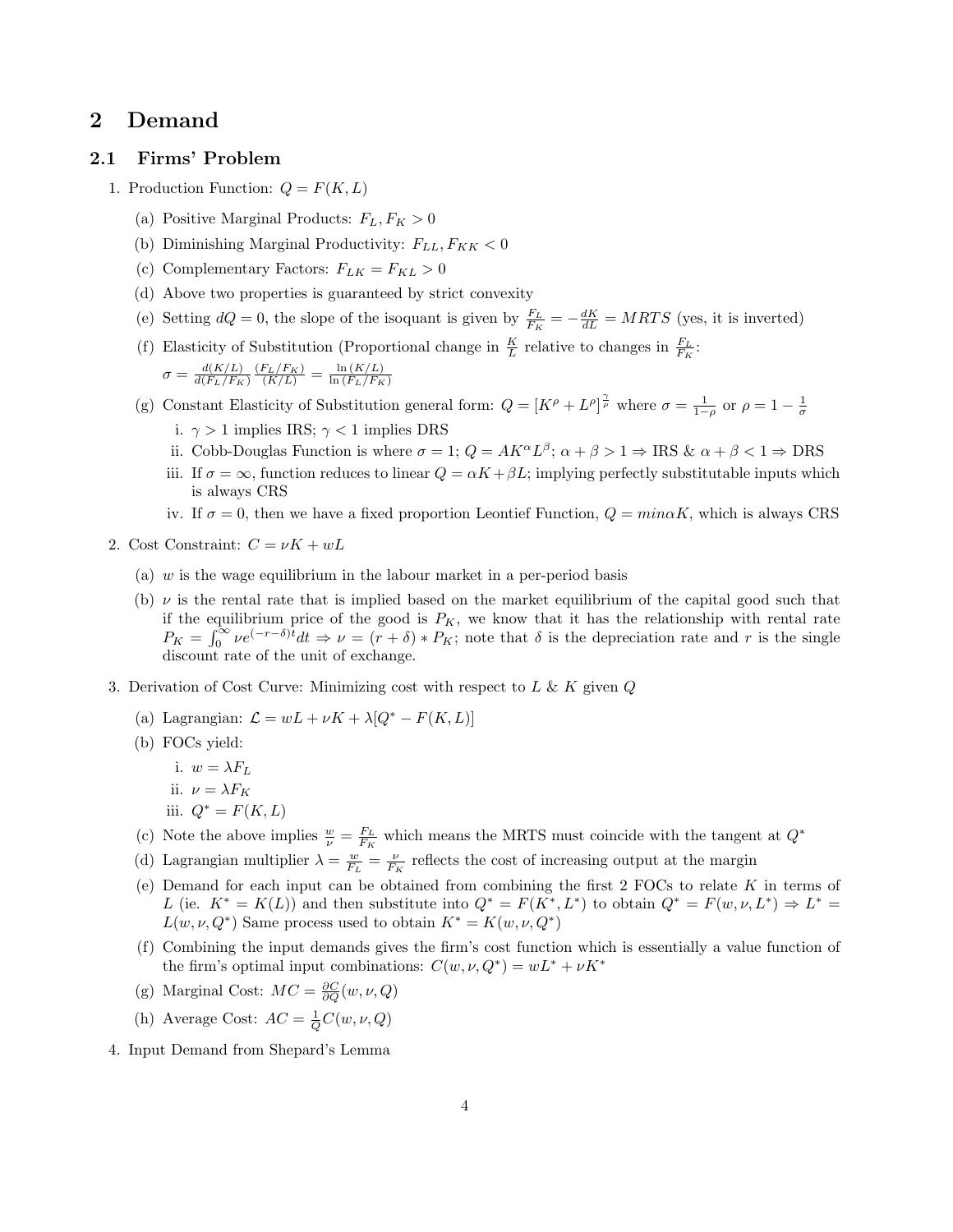- (a) Applying Envelope Theorem, we see that the contingent demand for inputs can be obtained from the cost function by differentiating the cost function with respect to the factor price
- (b)  $\frac{\partial \mathcal{L}}{\partial w} = L^*(w, \nu, Q^*) = \frac{\partial C}{\partial w}$
- (c)  $\frac{\partial \mathcal{L}}{\partial \nu} = K^*(w, \nu, Q^*) = \frac{\partial C}{\partial \nu}$

### 2.2 Consumers' Problem

1. Utility Function:  $U = U(x, y)$ 

- (a) Standard Utility Assumptions:
	- i. Completeness: Order relationship between 2 bundles are always defined ( $\succeq$ ,  $\preceq$ ,  $\prec$ ,  $\succ$ , or  $\approx$ )
	- ii. Transitivity
	- iii. Continuity
	- iv. Ordinal in nature (ranked/ordered but magnitudes don't convey anything else)
- (b) Indifference curve maps out all the bundles that gives the same level of utility
- (c) Marginal Rate of Substitution: MRS =  $\frac{U_x}{U_y} = -\frac{dy}{dx}$
- (d) Common Utility Functions
	- i. Linear (Perfect Substitutes):  $U = \alpha x + \beta y$
	- ii. Leontief (Perfect Complements):  $U = min\{\alpha x, \beta y\}$
	- iii. Cobb-Douglas (In-between):  $U = x^{\alpha}y^{\beta}$
	- iv. General CES:  $U = \frac{1}{\sigma}(x^{\sigma} + y^{\sigma})$
- 2. Consumer Optimization (Utility Maximization)
	- (a) Maximization of Utility subject to budget constraint,  $I = p_x x + p_y y$
	- (b) Standard optimization problem:
		- i. Form Lagrangian  $\mathcal{L} = U(x, y) + \lambda[I p_x x p_y y]$
		- ii. First Order Conditions:
			- $U_x = \lambda p_x$  $U_y = \lambda p_y$  $I = p_x x + p_y y$
		- iii. Yields relationship between Price Ratio and MRS:  $\frac{U_x}{U_y} = \frac{p_x}{p_y}$
		- iv. Individual good's Marshallian Demands,  $x^* = D^x(p_x, p_y, I)$  can be obtained by substituting the budget constraint into the FOCs
		- v. Combining the resulting demands gives the *Indirect Utility function*,  $V(p_x, p_y, I) = U$ , which gives the optimal level of utility for any given price vector and income
- 3. Dual Problem (Expenditure Minimization)
	- (a) Minimisation of expenditures for given level of utility,  $v = U(x, y)$
	- (b) FOCs will be the same as above but substituting the level of utility gives the Hicksian demands,  $x^* = x^h(p_x, p_y, v).$
	- (c) Combing the Hicksian demands can give the Expenditure Function,  $E = E(p_x, p_y, v) = I$
	- (d) Expenditure Functions are homogenuous of degree 1, nondecreasing in prices and are concave in prices.
	- (e) Because Expenditure Functions and Indirect Utility Functions are inverse of each other; knowing the Expenditure Function (which can be estimated using observables) allows us to work out the Indirect Utility functions which can then be used to model utility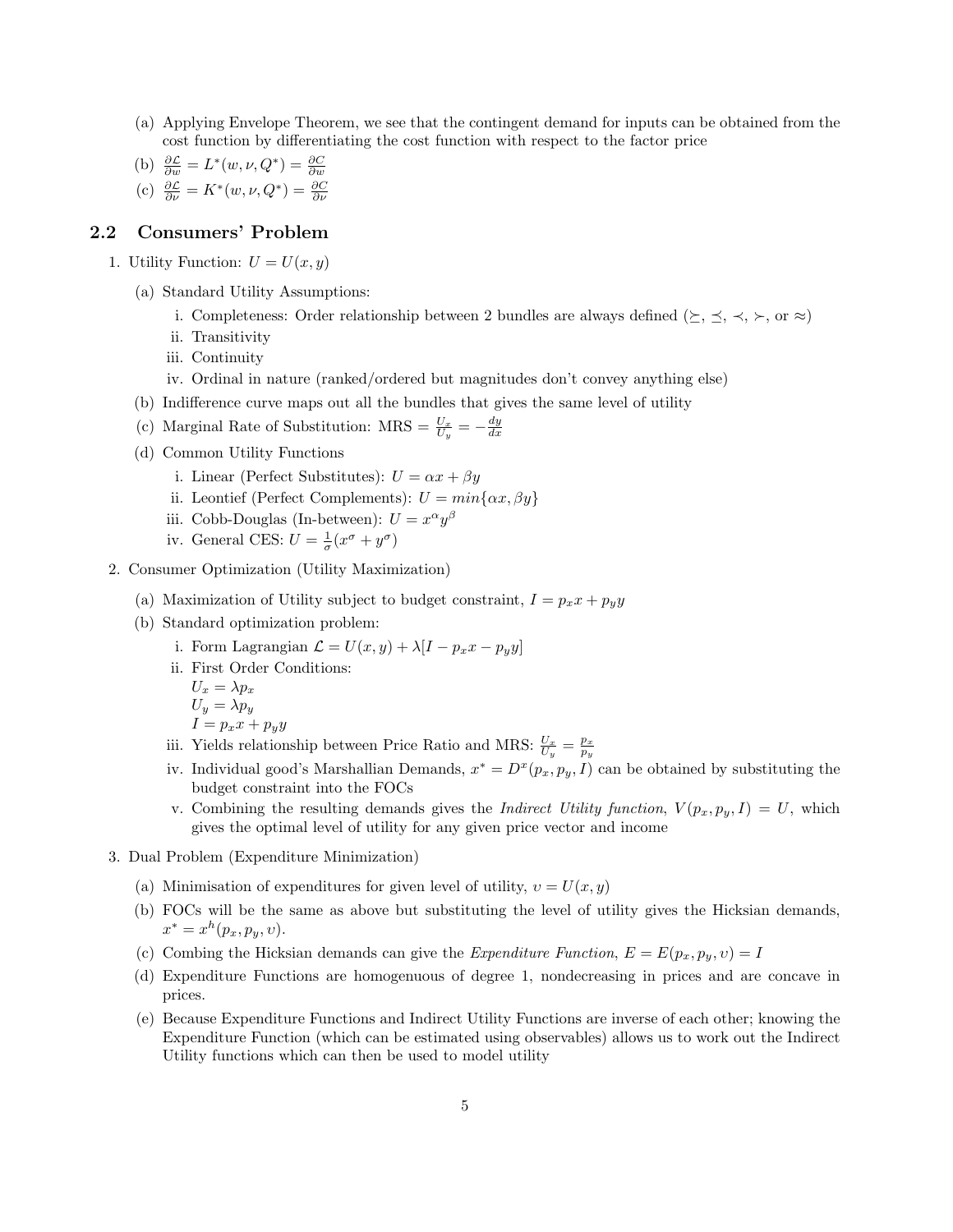#### 2.3 Primal & Dual Problem

#### 2.4 Slutsky Equations

- 1. Substitution & Income Effects
	- (a) The Hicksian demand curve keeps utility level constant while Marshallian Demand keeps income constant; the gap between them when perturbing the equilibrium gives the income effect since the Hicksian demand accounts fully for the substitution effect
	- (b) The Hicksian demand is steeper than the Marshallian demand from the same corresponding pricequantity bundle because Marshallian demand accounts for the additional income effect while the Hicksian demand only reflects the substitution effects (along the same indifference curve; ie. same utility level)
	- (c) Slutsky Equations
		- i. Own Price Effecs:  $\frac{\partial x^*}{\partial p_x} = \frac{dx^h}{dp_x}$  $\bigg|_{U=v}$  $-x^*\frac{\partial x}{\partial I}$ ii. Cross Price Effects:  $\frac{\partial x^*}{\partial p_y} = \frac{dx^h}{dp_y}$  $\bigg|_{U=v}$  $-y^* \frac{\partial x}{\partial I}$
		- iii. Note that this is because  $E = E(p_x, p_y, v) = I$  and Shepard's Lemma suggest  $x^* = \frac{\partial E}{\partial p_x}$  likewise  $y^*=\frac{\partial E}{\partial p_y}$
	- (d) We see here then that the changes in quantity demanded as a result of change in prices can be broken down into the substitution effect  $(\frac{dx^h}{dp_x}|_{U=v})$  and the income effect  $(x*\frac{\partial x}{\partial I})$ . The substitution effect is always negative (see below) but the income effect can be in either direction.
	- (e) Hicksian Law of Demands
		- i. Properties of the Hicksian demands are used to analyse the substitution effects; and these properties are essentially the 'laws' for Hicksian Demand
		- ii. Negative Own Price Effect <sup>1</sup>:  $\frac{dx^h}{dp_x} \leq 0$
		- iii. Symmetric Cross-Price Effects <sup>2</sup>:  $\frac{dx^h}{dp_y} = \frac{dy^h}{dp_x}$  $dp_x$
		- iv. Net Substitutes <sup>3</sup>:  $\sum_{i \neq j} \varepsilon_{i,p_j}^h \ge 0$
	- (f) Marshallian Demand Properties
		- i. Homogenous in all prices and income <sup>4</sup>:
- 2. Compensated & Normal Demands (& Slutsky Demand)
	- (a) Compensated Demand refers to the Hicksian Demand and Normal Demand refers to the Marshallian Demand.

<sup>3</sup>Proved using the Euler Theorem based on the fact that demand  $x^* = x^h(\vec{p}, v)$  is homogenous in all prices.  $\frac{\partial x^h}{\partial p_1} p_1 + \frac{\partial x^h}{\partial p_2} p_2 + \frac{\partial x^h}{\partial p_3} p_4$  $... + \frac{\partial x^h}{\partial p_x} p_x + ... + \frac{\partial x^h}{\partial p_N} p_N = 0$  Since  $\frac{\partial x^h}{\partial p_x} \le 0$ ,  $\sum_{i \neq x} \frac{\partial x^h}{\partial p_i} p_i > 0$ . Dividing across by  $x^*$  gives  $\sum_{i \neq j} \varepsilon_{i,p_j}^h > 0$ 

<sup>4</sup>Proved using the Euler Theorem based on the fact that  $\frac{\partial x_i^*}{\partial p_1} p_1 + \frac{\partial x_i^*}{\partial p_2} p_2 + ... + \frac{\partial x_i^*}{\partial p_N} p_N + \frac{\partial x_i^*}{\partial I} I = 0$ . Dividing across by  $x_i^*$  gives the elasticities; more specifically in a 2-goods case:

 $1By$  virtue of the fact that the indifference curves generated from the assumptions given are all downward sloping

<sup>&</sup>lt;sup>2</sup>Proved using Shepard's Lemma combined with Young's Theorem:  $\frac{\partial E}{\partial p_x} = x^* = x^h(p_x, p_y, v) \Rightarrow \frac{\partial^2 E}{\partial p_x \partial p_y} = \frac{\partial x^h}{\partial p_y}$ . Thus  $\frac{\partial^2 E}{\partial p_x \partial p_y} = \frac{\partial^2 E}{\partial p_y \partial p_x} \Rightarrow \frac{\partial x^h}{\partial p_y} = \frac{\partial y^h}{\partial p_x}$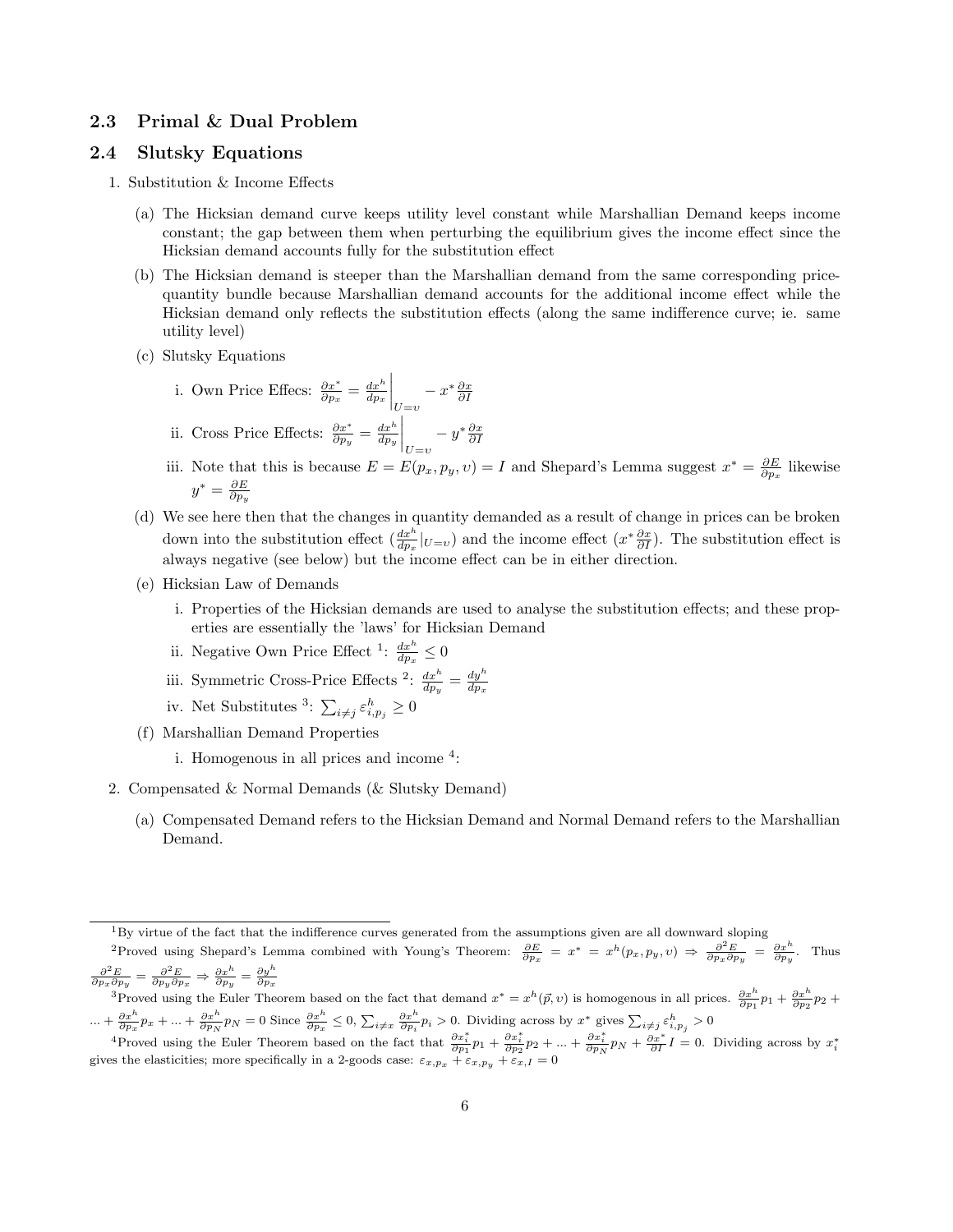

3. Slutsky Elasticities

- (a) Own Price Elasticities:  $\varepsilon_{x,p_x} = \varepsilon_{x,p_x}^h s_x \varepsilon_{x,I}$
- (b) Cross Price Elasticities:  $\varepsilon_{x, p_y} = \varepsilon_{x, p_y}^h s_y \varepsilon_{x, I}$
- 4. For CES Functions,  $\varepsilon_{x,p_x}^h = \sigma(s_x 1)$ , where  $\sigma$  is the elasticity of substitution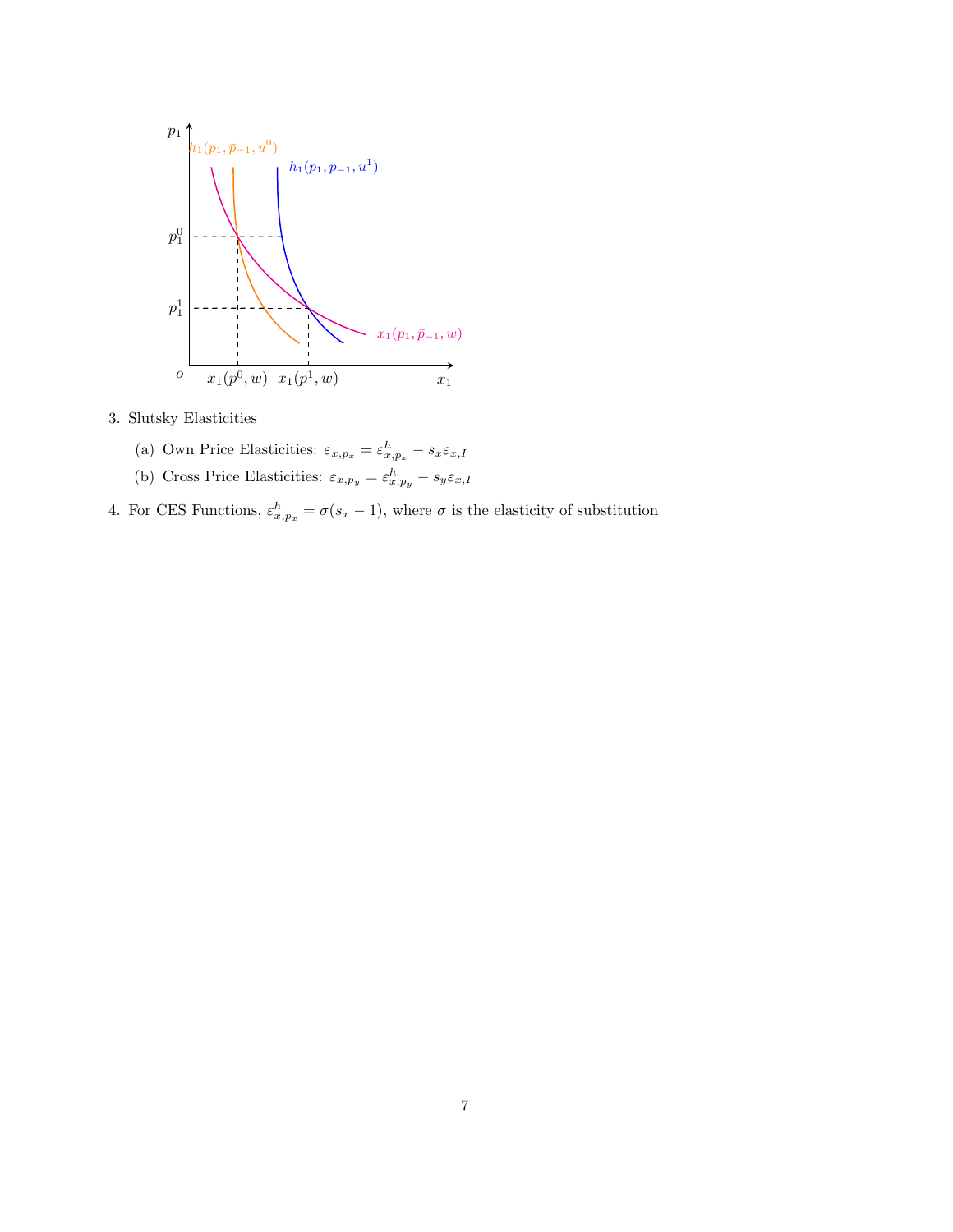# 3 Supply

#### 3.1 Firms' Supply

- 1. Supply Curve Derivation
	- (a) Deriving the supply will now require the profit maximization based on the firm's cost function as worked out earlier, and the demand functions resulting from the household problem; we now assuming first that firms are price-takers and will only observe price  $P$
	- (b) Profit Function:  $\pi = P \times Q(L, K) C(Q(L, K))$
	- (c) Optimization involves the FOC:  $\frac{\partial \pi}{\partial Q} = \frac{\partial (P \times Q)}{\partial Q} \frac{\partial C}{\partial Q} = 0$  or  $\frac{\partial (P \times Q)}{\partial Q} = \frac{\partial C}{\partial Q}$  or  $MR = MC$
	- (d) Analysing the Marginal Revenue:  $\frac{\partial (P \times Q)}{\partial Q} = P + \frac{\partial P}{\partial Q}Q = P(1 + \frac{Q}{P} \frac{\partial P}{\partial Q}) = P(1 + \frac{1}{\varepsilon_{Q_p}})$  for a price taking firm,  $\varepsilon_{Q_p} = \infty$  so MR = P
	- (e) Note that a supply curve for the market is only defined for a perfectly competitive market where firms take prices as given
	- (f) Setting P = MC (= MR), we get  $\frac{\partial C}{\partial Q}(w, \nu, Q) = P$ ; inverting this function gives  $Q^s = S(w, \nu, P)$
- 2. Long & Short Run Supply
	- (a) The standard supply curve based on the long run marginal cost is the long run supply curve
	- (b) The short run supply curve is obtained by holding one or more of the factors fixed: SRMC =  $\frac{\partial C}{\partial Q}(w,\nu,Q(\bar{K},L)) = P \Rightarrow Q = S_{SR}(w,\nu,\bar{K},P)$
- 3. Input Demand as function of output price
	- (a) Profit Function can be rewritten in further reduced form:  $\pi = pF(K, L) \nu K wL$  and the FOCs of the optimization are:
		- i.  $\frac{\partial \pi}{\partial K} = pF_K \nu = 0$
		- ii.  $\frac{\partial \pi}{\partial L} = pF_L w = 0$
		- iii. These FOCs implies that the marginal revenue product of each input is equals to their costs at equilibrium
	- (b) The FOCs can also be manipulated to generate the input demand as a function of the factor prices and the output price:  $K^* = K(\nu, w, p) \& L^* = L(\nu, w, p)$
- 4. Input Demand's Substitution & Output Effect
	- (a) Substitution Effect of the Input Demand refers to the input changes as a result of the change in ratio of the cost of inputs given constant level of output.
	- (b) Output Effect of the Input Demand refers to the extent of the input changes due to the shift in optimal amount of output as a consequence of the changes in marginal costs induced by the change in ratio of the cost of inputs.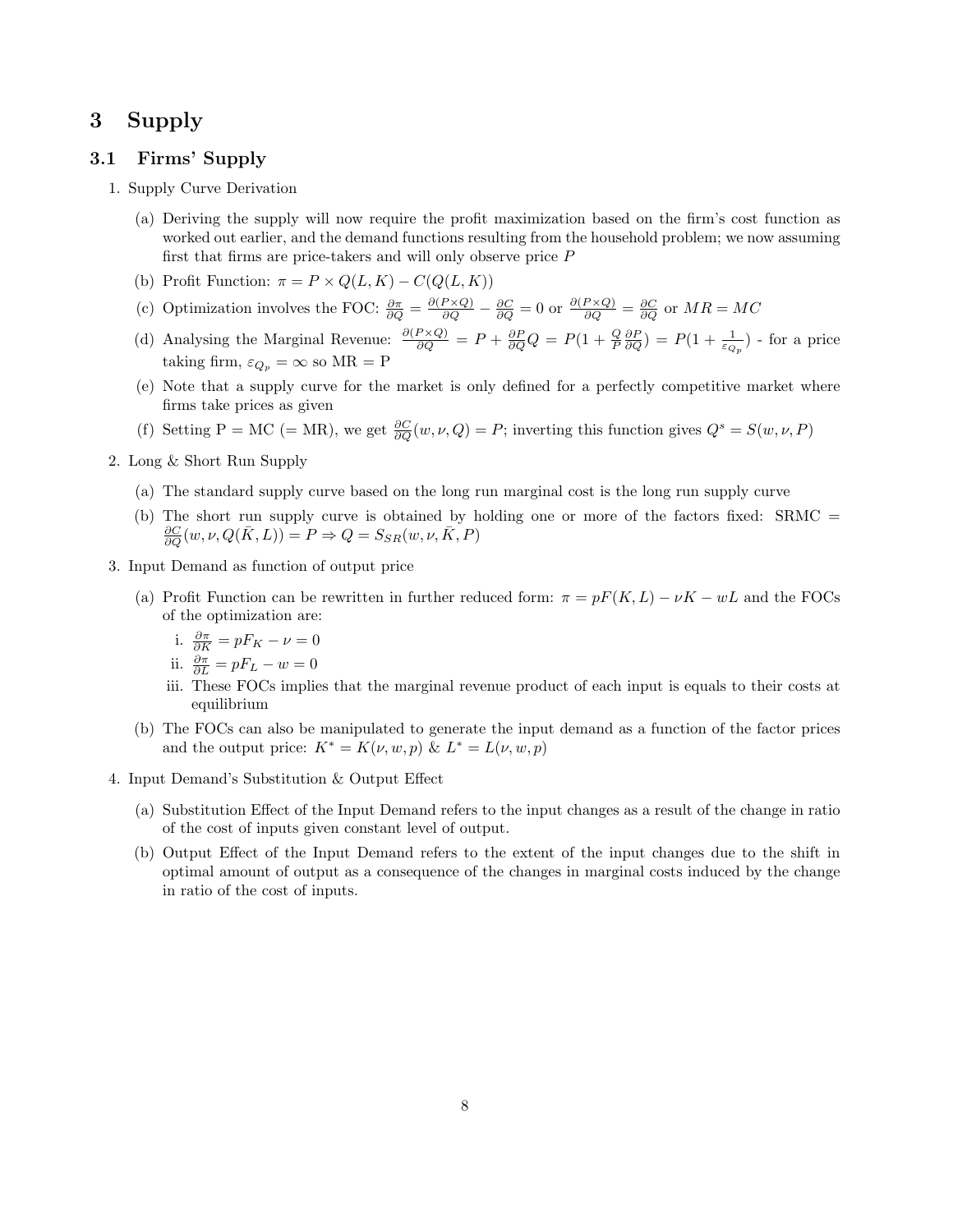# 4 Partial Equilibrium

#### 4.1 Market Demand & Supply

- 1. Aggregate demand in the market is represented by simply aggregating individual demand curves horizontally (summing up the quantities)
- 2. Aggregate industry supply similarly is generated by aggregating individual firms' marginal cost curves assuming that there are no production externalities.

#### 4.2 Comparative Statics in Elasticities

- 1. At equilibrium, Quantity demanded equals to the quantity supplied  $D(p, a) = Q<sup>d</sup> = Q<sup>s</sup> = S(p, b)$
- 2. Demand-side Shocks
	- (a) We assume that the demand shifts due to some exogenous factor change (ie.  $a'$  shifts)
	- (b) Impact of 'a' on 'p':  $\frac{dp}{da} = \frac{dD/da}{dS/dp dD}$ dS/dp−dD/dp
	- (c) In elasiticity terms:  $\varepsilon_{p,a} = \frac{\varepsilon_{D,a}}{\varepsilon_{S,p} \varepsilon}$  $\varepsilon_{S,p}-\varepsilon_{D,p}$
- 3. Supply-side Shocks
	- (a) We assume that the supply shifts due to some exogenous factor change (ie.  $b'$  shifts)
	- (b) Impact of 'b' on 'p':  $\frac{dp}{db} = \frac{dS/db}{dD/dp-dS}$ dD/dp−dS/dp
	- (c) In elasiticity terms:  $\varepsilon_{p,b} = \frac{\varepsilon_{S,b}}{\varepsilon_{D,p} \varepsilon}$  $\overline{\varepsilon_{D,p}-\varepsilon_{S,p}}$

### 4.3 Adjustment Dynamics & Long or Short Run supply

- 1. Long Run Equilibrium can take time to attain and there are long run reactions on both the demand and supply side.
- 2. In long run, there is the assumption that the supply is perfectly elastic due to the identical technologies that firms use and it should converge at the industry average cost
- 3. In short run, supply is virtually fixed but in medium run, retooling of production may allow for limited elasticity of supply (slightly upward sloping)
- 4. Within relevant range, firms can reorganize supply in long run and that explains the absence of 'rents' and the perfectly elastic supply.
- 5. If there are production externalities such as some sort of input scarcity then it is possible that long run supply expansion can drive up prices then the long run supply curve would be upward sloping gently; on the other hand, it could be downward sloping if the input gains from economies of scale.

### 4.4 Economic Rents

- 1. Economic rents (Profits above what is required to cover opportunity cost) will be competed away in a competitive market
- 2. Rent emerges in the industry whose output is scarce and cannot be expanded in short run.
- 3. Case of the Computer Industry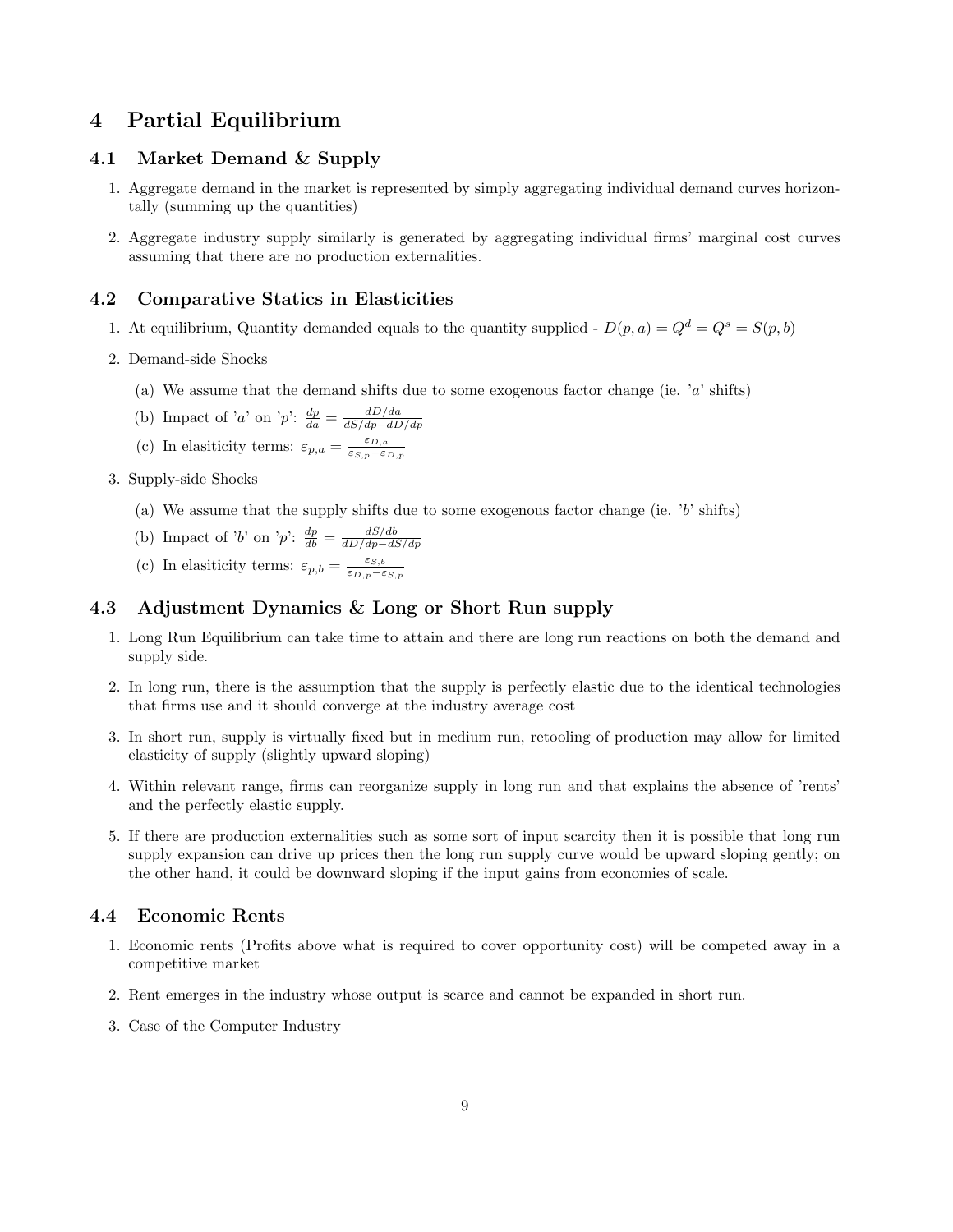- (a) People demand for computing services and the factors to produce that are hardware,application software, operational software and communication technology
- (b) In 1960s-70s, IBM had lower cost in hardware and earned the bulk of rents from the production and use of hardware
- (c) Dell, Apple, Sun & DEC got drawn into the market and the immense profits started declining as the price of computing services fell
- (d) As hardware became less of a limiting factor, quality of computing services became limited by software so rents became associated with Microsoft
- (e) With the rise of the Internet the supply bottleneck turned towards communications technology and that marked the rise of firms like Cisco. Unfortunately, their expected rise in demand didn't quite pan out as well and their huge investments to gain network economies drove them into some difficulties.
- (f) Consulting, outsourcing and computing management appears to be the coming limiting factor for businesses' use of technology.

#### 4.5 Elasticity Analysis

- 1. In this section, we prove the results of the comparative Statics in Elasticities that was presented in part 4.2.
- 2. Given the elasticities, we can examine the relationship between an exogenous factor to demand or supply with the equilibrium prices. Such analysis of elasticity allows us to estimate the price elasticities of these factors.
- 3. Suppose we have Demand  $Q^d = D(p, y)$  and Supply  $Q^s = S(p, w)$  where we can think of y as income and w as the weather.
- 4. Given the price elasticity of demand  $(\varepsilon_p^d = \frac{dQ^d}{dp} \frac{p}{Q^d})$  and supply  $(\varepsilon_p^s = \frac{dQ^s}{dp} \frac{p}{Q^s})$  as well as the income elasticity of demand  $(\varepsilon_y^d = \frac{dQ^d}{dy} \frac{y}{Q^d})$  or the weather elasticity of supply  $(\varepsilon_w^s = \frac{dQ^s}{dw} \frac{w}{Q^s})$ , we are to work out the price elasticity of income  $(\varepsilon_p^y = \frac{dy}{dp} \frac{p}{y})$  or weather  $(\varepsilon_p^w = \frac{dw}{dp} \frac{p}{w})$ .
- 5. Suppose we simply want to examine the impact of changes in income on the changes in equilibrium price. We know that at equilibrium,  $Q^d = Q^s = D(p, y) = S(p, w)$  and we apply total differentiation:  $dQ^d = D_p dp + D_y dy$  and  $dQ^s = S_p dp + S_w dw$
- 6. Equating the above,  $S_p dp + S_w dw = D_p dp + D_y dy$ ; and since  $dw = 0$ , we get  $S_p dp = D_p dp + D_y dy \Rightarrow$  $dp(S_p - D_p) = D_y dy \Rightarrow \frac{dp}{dy} = \frac{D_y}{S_p - D_p} \Rightarrow \frac{dp}{dy} \frac{y}{p} = \frac{D_y}{S_p - D_p}$  $\frac{D_y}{S_p - D_p} \frac{y}{p} \Rightarrow \varepsilon_y^p = \frac{dQ}{dy} \frac{y}{Q} \left[ \frac{p}{Q} \left( \frac{dQ^s}{dp} - \frac{dQ^d}{dp} \right) \right]^{-1} \Rightarrow \varepsilon_y^p = \frac{\varepsilon_y^d}{\varepsilon_p^s - \varepsilon_p^d}$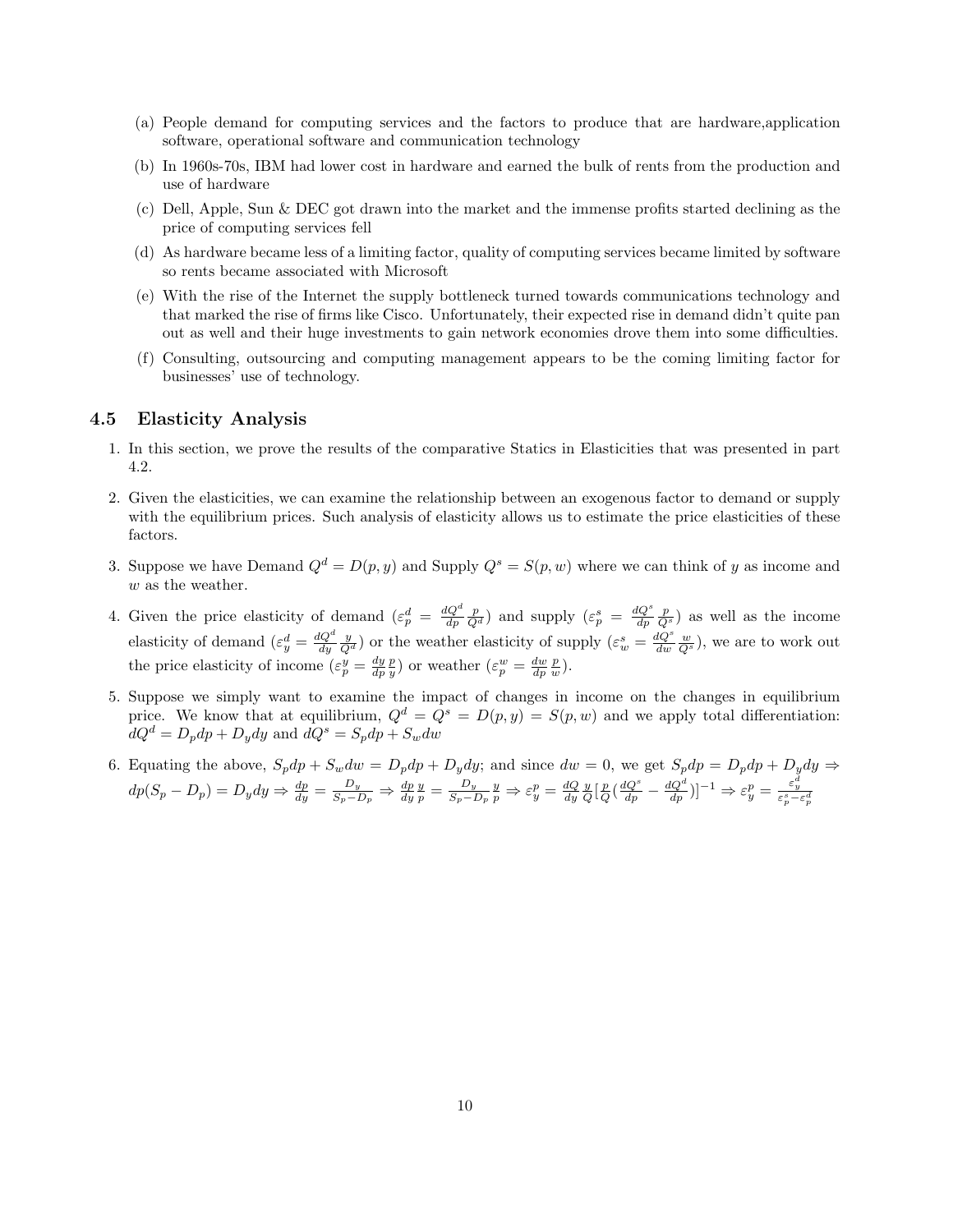# 5 General Equilibrium

#### 5.1 Core & its Existence

- 1. Concept of Core: A set of feasible unblocked allocations
- 2. Blocking occurs when there is an alternative means of allocation within different coalitions that are Paretoimproving (improving some welfare without making others worse off)

#### 5.2 Theory of Prices

- 1. Concept of Excess Demand:  $Z_k(P) = \sum_i x_k^i(P, Pe^i) \sum_i e_k^i$ 
	- (a)  $P$  is the vector of all prices
	- (b)  $x_k^i$  is the demand for the  $k^{th}$  good by the  $i^{th}$  consumer
	- (c)  $\,e^i_k\,$  is the endowment of good k for consumer i
	- (d)  $Z_k(P)$  is the excess demand for good k
	- (e)  $Pe<sup>i</sup>$  is essentially the 'income' of the consumer i
- 2. Walras' Law: Sum of Excess Demand equals 0 because consumers spend all their endowment  $\Rightarrow PZ(P) = 0$ 
	- (a) Budget Constraint of consumers hold with equality:  $\sum_{k}^{n} P_k(x_k^i(P, Pe^i) e_k^i) = 0$
	- (b) Summing the Budget Constraints over all the consumers:  $\sum_i \sum_k^n P_k(x_k^i(P, Pe^i) e_k^i) = 0$
	- (c) Factoring out prices:  $\sum_i P_k(\sum_k^n x_k^i(P, Pe^i) \sum_k^n e_k^i) = 0$
	- (d) Substituting Excess Demand:  $\sum_i P_k(Z_k(P)) = 0 \Rightarrow PZ(P) = 0$
- 3. Does such a set of prices exist such that  $Z_k(P) = 0$ ?
	- (a) Using Walras' Law, we see that  $\sum_i P_k(Z_k(P)) = 0$ , so we know that at equilibrium,  $Z_k(P)$  $\int = 0 \quad \text{for } P_k > 0$  $\geq 0$  for  $P_k = 0$
	- (b) Therefore, if not at equilibrium,  $Z_k(P) > 0 \Rightarrow \Delta P_k > 0$  and  $Z_k(P) < 0 \Rightarrow \Delta P_k < 0$
	- (c) We then define a mapping of prices to themselves as a means of examining the way prices change with excess demand:  $F_k(P) = \max\{P_k + Z_k, 0\}$ 
		- i. Max condition ensure non-negative prices
		- ii.  $F_k(P) = P_k + Z_k$  implies that prices moves up or down in accordance to excess demand
		- iii. We further normalize prices so they sum to 1:  $\sum_{k}^{n} F_{k}(P) = 1$
	- (d) Invoking Brouwer's Fixed Point Theorem (that simply mentions the presence of the fixed point without giving a means of finding it): Any continuous mapping  $F(x)$  of a closed, bounded (ie. compact) convex set into itself has at least one fixed point where  $x^* = F(x^*)$
	- (e) Therefore, with  $P_k^* = F_k(P)$ , we know that this equilibrium exists and would be consistent with Walras' Law.
	- (f) Whether we will arrive at the equilibrium is not guaranteed.
- 4. Walrasian Equilibrium Allocation
	- (a) It is an allocation of goods based on initial endowments and equilibrium prices:  $X(P^*) = (X^1(P^*, P^*e^1), \cdots, X^i(P^*, P^*e^i), \cdots)$
	- (b) Each component is the n-vector of goods demanded and received by consumer i at equilibrium price vector  $P^*$ .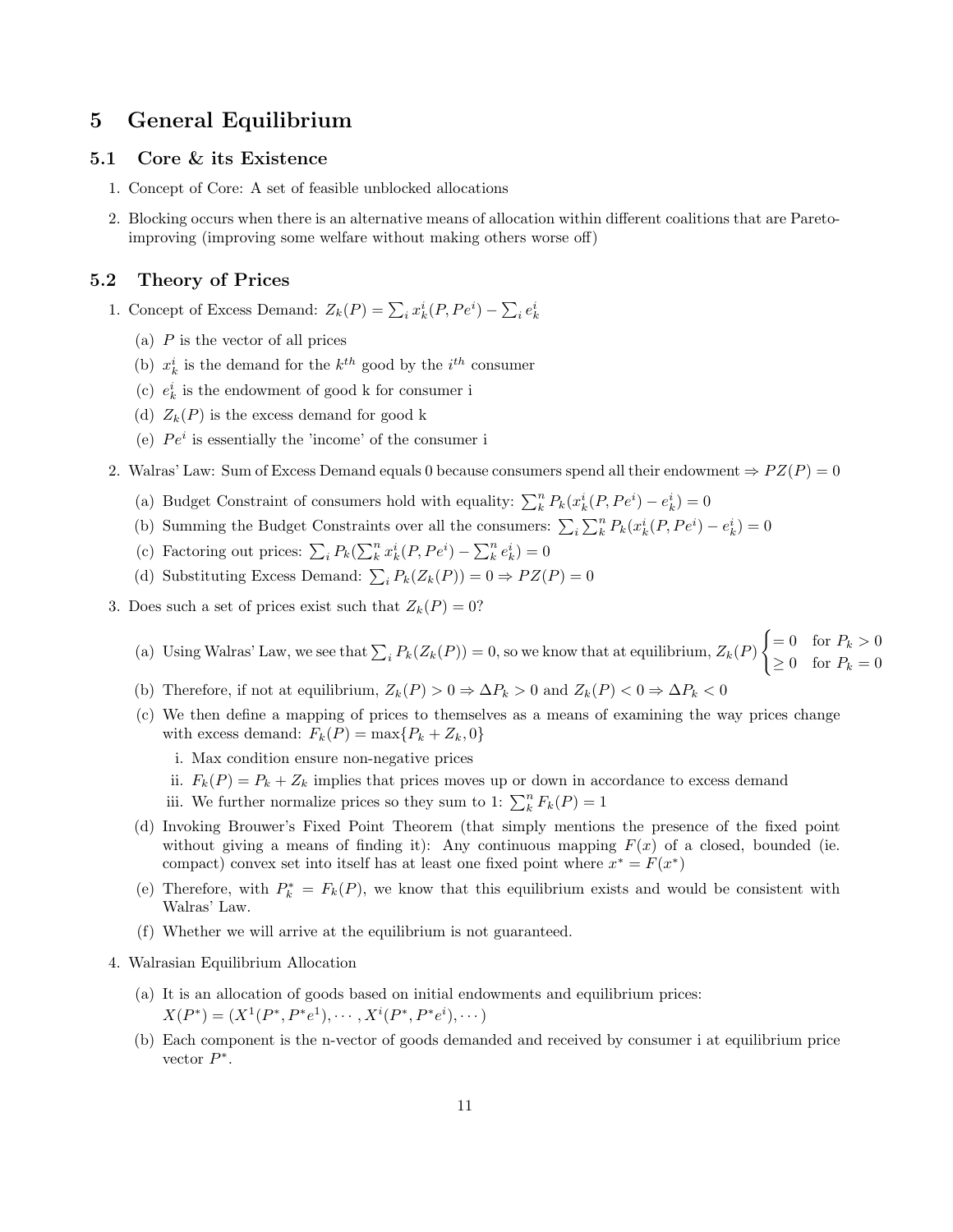- (c) With a set of endowment e,  $W(e)$  provides the set of Walrasian equilibrium allocations
- (d) Every WEA is in the core but as the economy enlarge in terms of actors, the core shrinks and the number of points in the core converges towards the potential WEA. In a large market, WEA coincide with the core and the equilibrium allocation becomes unique.
- (e) On the PPC with aggregate social welfare function (existence of which is incredibly dubious), we can see that  $\frac{MU_y}{MU_x} = \frac{P_y}{P_x}$  $\frac{P_y}{P_x} = \frac{MC_y}{MC_x}$   $\Rightarrow$  Technical Costs of production and the trade-off based on preferences are reflected in the relative prices
- 5. Welfare Theorems
	- (a) First Welfare Theorem: Every Walrasian Equilibrium Allocation is Pareto Efficient (assuming conditions of full information, zero transaction costs, and zero market power)
	- (b) Second Welfare Theorem: Any desired distribution can be obtained through competitive markets accompanied by appropriate transfers of initial endowments (just do not mess with prices and marginal incentives).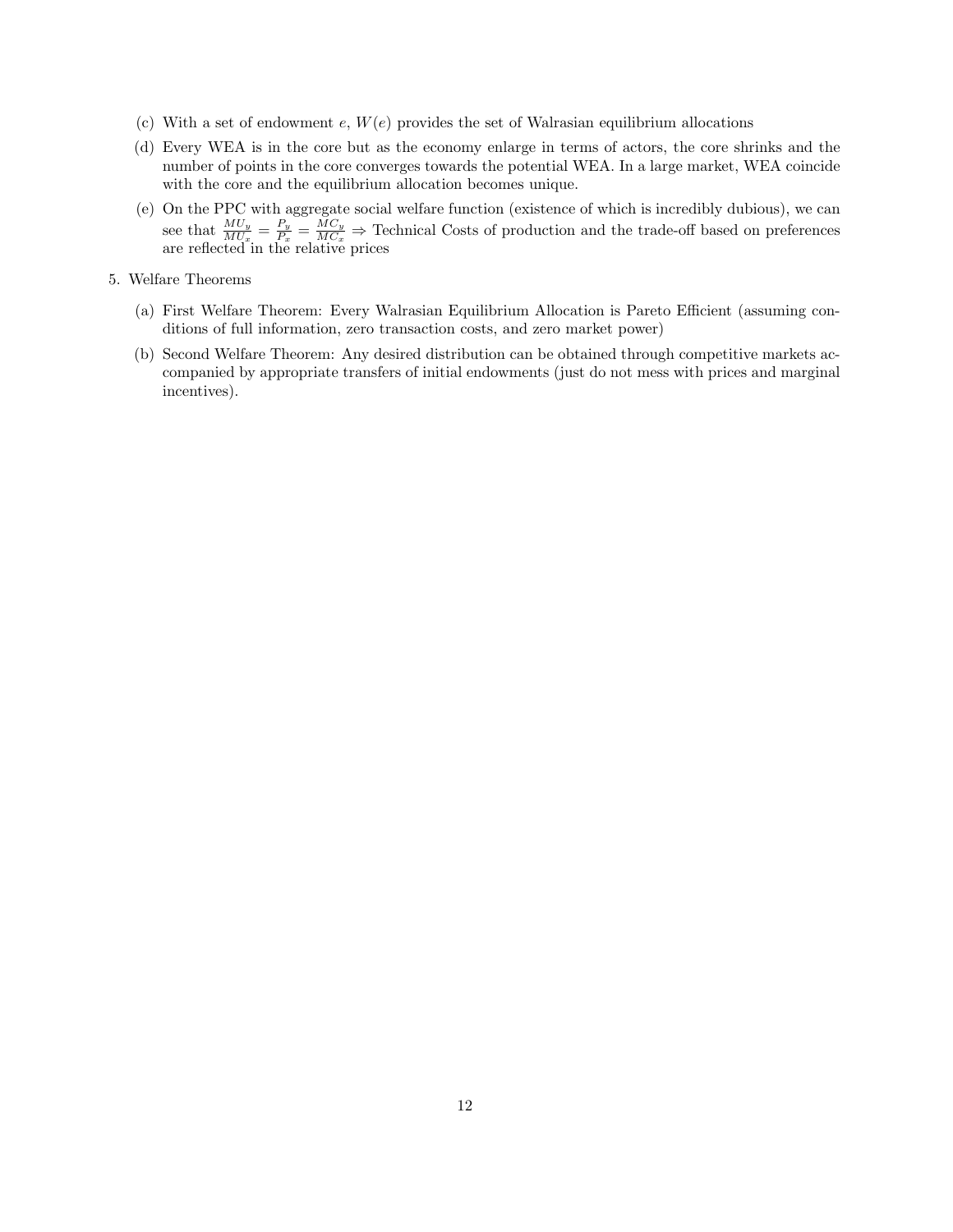# 6 Application of Partial & General Equilibrium Analysis

#### 6.1 Specific Results

#### 6.1.1 Setup of Model

- 1. 2 Sectors: Corporate (producing X) & Non-Corporate (producing Y)
- 2. 2 Factors: Capital (K) & Labour (L)
- 3. Demand Assumption: Cobb-Douglas preferences with equal weights on each good  $(S_x = S_y = \frac{1}{2})$
- 4. Cobb-Douglas Production Functions are assumed to have equal weights:  $Q = K^{\frac{1}{2}} L^{\frac{1}{2}}$
- 5. Pretax  $r = \frac{r^*}{1-T}$  where  $r^*$  is the after-tax required rate of capital and T is the rate of corporate tax
- 6. Numerical Assumptions:
	- (a) Total Output  $= 1200$
	- (b)  $r = w = 1$  in the beginning before the tax

#### 6.1.2 Case of Cobb-Douglas Production in both sectors (taxed & untaxed)

- 1. With the Cobb-Douglas production function assumed,  $S_x = S_y = \frac{1}{2} \& P_x X = P_y Y = \frac{1}{2} \times 1200 = 600$
- 2. Since the value of Marginal Products Rule hold such that return on factors would be equals to the marginal product:

$$
rK_x = \frac{1}{2}P_x X \& rK_y = \frac{1}{2}P_y Y; wL_x = \frac{1}{2}P_x X \& wL_x = \frac{1}{2}P_y Y
$$

- 3. Since we have made the assumption that  $r = w = 1$ ;  $K_x = K_y = 300 \& L_x = L_y = 300$
- 4. With a tax of 50% on the corporate sector, the pretax amounts paid to each factor do not change  $\Rightarrow$  Tax  $+rK_x = 300 \Rightarrow rK_x = 150$
- 5. In order to equalize post-tax return on capital, the marginal product of capital in X must be twice that of  $Y \Rightarrow \frac{K_x}{K_y} = 2$  and since  $K_x + K_y = 600, K_x = 200$
- 6. With a tax rate of 50%,  $r(200) = 150 \Rightarrow r = 0.75 = \frac{3}{4}$
- 7. Capital thus bears the full burden of the tax

#### 6.1.3 Case of Cobb-Douglas Production Y (untaxed) & Fixed Proportions in X (taxed)

- 1. With the same initial assumptions, the tax this time will release factors from X since there is no means of substituting labour for capital in the case of Fixed Proportions
- 2. These factors will move to sector Y where we know that production will increase; and since  $P_yY = 600$ , we know that  $P_y$  will fall
- 3. Both  $r$  and  $w$  should fall by the same amount since the shift in both factors is symmetric therefore both factors bears the burden of the taxes jointly
- 4. Production in X:  $P_xX = 600 = \text{Tax} + rK_x + wL_x$ , and since  $\text{Tax} = rK_x$ ,  $P_xX = 2rK_x + wL_x$ ; and due to Fixed Proportions,  $L_x = K_x$
- 5. Production in Y:  $rK_y = wL_y = 300$ ; and as mentioned earlier, due to equal release of factors,  $L_y = K_y$
- 6. Combining the equations above, we get  $300 = r(600 K_x) = rK_y = w(600 L_x) = w(600 K_x) \Rightarrow r = w$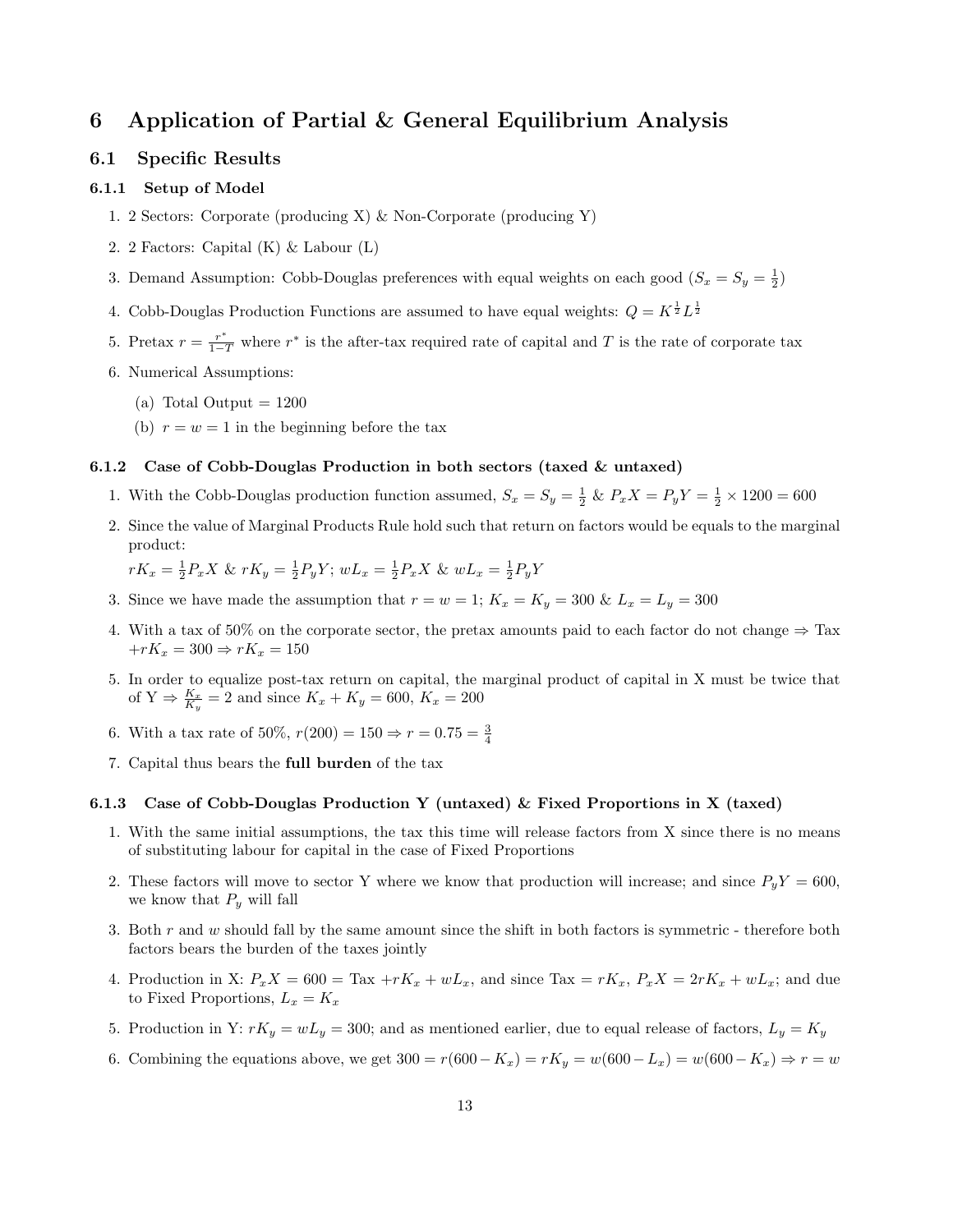- 7. We then see that  $rK_x = 200$  and  $r(600 K_x) = 300$  so  $3rK_x = 2r(600 K_x) \Rightarrow 5K_x = 1200 \Rightarrow K_x = 240$ &  $K_y = 360$
- 8. Therefore,  $rK_y = 300 \Rightarrow r = \frac{5}{6} = w$ , which means that both labour and capital bears equal share of the burden - labour is forced to shoulder some of the burden from the capital tax due to the fixed proportion nature of the taxed industry.

# 6.1.4 Case of Cobb-Douglas Production X (taxed) & Fixed Proportions in Y (untaxed)

- 1. With the same initial assumptions, this time we see that when there is a tax on  $K_x$ , there is a shift of input mix towards labour and the capial shifts to Y; but because Y is Fixed Proportion, it will absorb labour from X over as well. This implies that the production effect dominates the substitution effect.
- 2. Due to the Cobb-Douglas production in X, we should expect that  $wL_x = 300$  nevertheless so the fall in  $L_x$  must imply w increases (demand for labour increases in both sectors); the burden on capital is more than the size of the tax so as to 'subsidise' labour in order to restore the efficient input mix.
- 3. We know that the Fixed Proportions implies  $L_y = K_y$  but at the same time the other sector is forced to have that same mix so  $L_x = K_x$
- 4. Hence, given that the actual return r is now half of the pre-tax return on capital,  $wL_x = 2rK_x = 2rL_x \Rightarrow$  $w = 2r$ ; incorporating this into  $600 = rK_y + wL_y \Rightarrow 600 = r(600 - K_x) + 2r(600 - L_x)$
- 5. Using the fact that  $300 = wL_x = 2rK_x$ , we know ha  $4rK_x = 600$  and therefore, combining that and above, we have  $4rK_x = r(600 - K_x) + 2r(600 - L_x) \Rightarrow 4K_x = 600 - K_x + 1200 - 2K_x \Rightarrow 7K_x = 1800 \Rightarrow K_x = \frac{1800}{7}$
- 6. Consequently,  $L_x = \frac{1800}{7}$ ,  $L_y = K_y = 600 \frac{1800}{7}$  and  $w = \frac{7}{6} \Rightarrow r = \frac{7}{12}$ , which means that labour is earning excess rents and capital is bearing more than the full burden of he tax!

#### 6.2 Generalized Conclusions

- 1. Only if taxed industry is more labour intensive can labour bear more of the tax (in proportion to its initial share) than capital
- 2. If the elasticity of substitution  $(\sigma_{L,K})$  is greater than the elasticity of demands (of both goods in absolute value terms), then capital bears more of the tax
- 3. The greater the elasticity of substitution in the untaxed sector  $(\sigma_{L,K}^y)$ , the greater the tendency for both labour and capital to share the burden of the tax (in proportion to their initial income shares)
- 4. The greater the elasticity of substitution in the taxed sector  $(\sigma_{L,K}^x)$ , the less the impact on the post-tax rate of return
- 5.  $\sigma_{L,K}^x = \sigma_{L,K}^y \Rightarrow$  Capital bears burden
- 6.  $\sigma_{L,K}^x < \sigma_{L,K}^y \Rightarrow$  Capital bears less than full burden
- 7.  $\sigma_{L,K}^x > \sigma_{L,K}^y \Rightarrow$  Capital bears more than full burden

#### 6.3 Application in Today's World

- 1. Assuming that in today's world, capital is mobile and r is fixed globally while Labour is immobile, we examine the incidence of the taxes.
- 2. Because of the mobility of capital, the labour is forced to bear the full burden of taxes since the rate of return for capital is fixed globally - it can simply 'escape' if post-tax returns are lower than the global rates.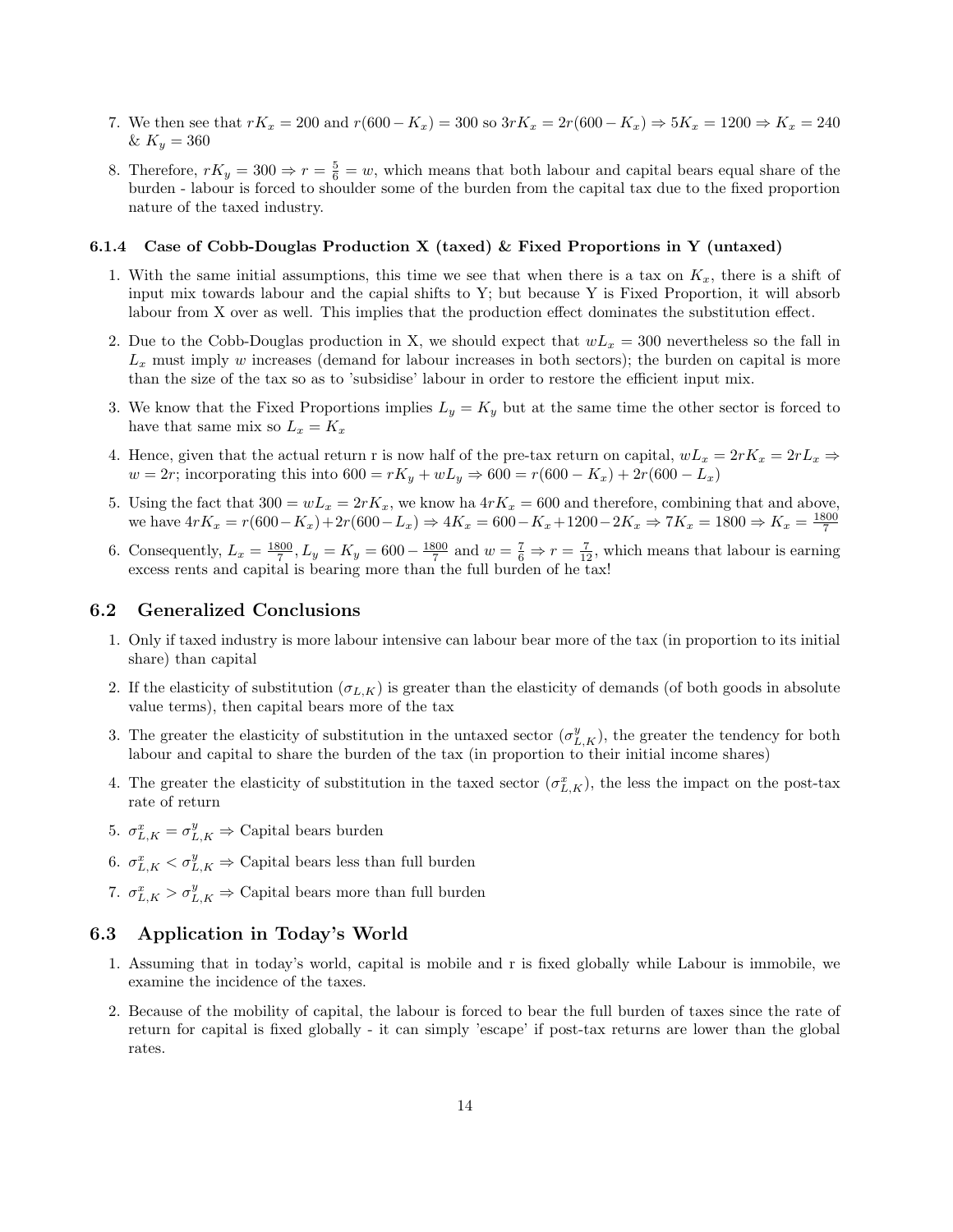# 7 Monopoly & Imperfect Competition

### 7.1 Monopoly & Monopsony

### 7.2 Models of Imperfect Competition

#### 7.2.1 Cartel Oligopoly

- 1. Firms act in concert as if it is a single entity and thus seek to maintain total output at the monopolist level.
- 2. Profit Function:  $\Pi = P(Q)Q \sum_i^n c_i(q_i)$  where  $Q = \sum_i^n q_i$
- 3. Profit-maximizing requires  $\frac{\partial \Pi}{\partial q_i} = P(Q) + Q \frac{\partial P}{\partial q_i} \frac{\partial c_i}{\partial q_i} = 0 \Rightarrow MR = MC_1(q_1) = \cdots = MC_n(q_n)$
- 4. If the firms are all identical then they would each produce the same amount
- 5. Note that if a single country is the sole producer/exporter of a particular good to the world; the government can generate and extract monopoly rents even if the firms are engaged in perfect competition domestically; this is done by setting a tariff to bring the exported prices up to the level of the monopoly price so that output abroad is restricted.

#### Two Firm Example

Demand:  $P = 130 - Q$ , where  $Q = q_1 + q_2$ Marginal Cost:  $\frac{\partial c_1}{\partial q_1} = \frac{\partial c_2}{\partial q_2} = 10$ Sharing Output Identically:  $q_1 = q_2 = \frac{Q}{2}$ Profits:  $\Pi = (130 - Q)Q - 2TC_i(\frac{Q}{2})$ First Order Conditions:  $\frac{\partial \Pi}{\partial Q} = 120 - 2Q = 0 \Rightarrow Q = 60 \Rightarrow q_1, q_2 = 30$ Equilibrium Price:  $P^* = 130 - 60 = 70$ Equilibrium Profits:  $\Pi^* = (70 - 10) \times 60 = 3600$ 

#### 7.2.2 Cournot Competition

- 1. Firms act independently but simultaneously
- 2. Each firm knows the Best-Response of another firm and give its best response to that
- 3. Profit Function:  $\pi_i = P(Q)q_i c_i(q_i)$
- 4. First Order Condition:  $\frac{\partial \pi_i}{\partial q_i} = P(Q) + q_i \frac{\partial P}{\partial q_i} MC_i = 0 \Rightarrow P(Q) + q_i \frac{\partial P}{\partial q_i} = MC_i$
- 5. Same model as the 'Tragedy of the Commons' problem

#### Two Firm Example

Demand:  $P = 130 - Q$ , where  $Q = q_1 + q_2$ Marginal Cost:  $\frac{\partial c_1}{\partial q_1} = \frac{\partial c_2}{\partial q_2} = 10$ Profits:  $\pi_i = (130 - q_i - q_{-i})q_i - TC_i(q_i)$ First Order Conditions:  $\frac{\partial \pi_i}{\partial q_i} = 130 - 2q_i - q_{-i} - MC_i = 0 \Rightarrow q_i = \frac{120 - q_{-i}}{2}$ <br>By Symmetry:  $q_1^* = q_2^* = 40$  from solving the above equation Equilibrium Price:  $P^* = 130 - 80 = 50$ Equilibrium Profits:  $\Pi^* = (50 - 10) \times 80 = 3200$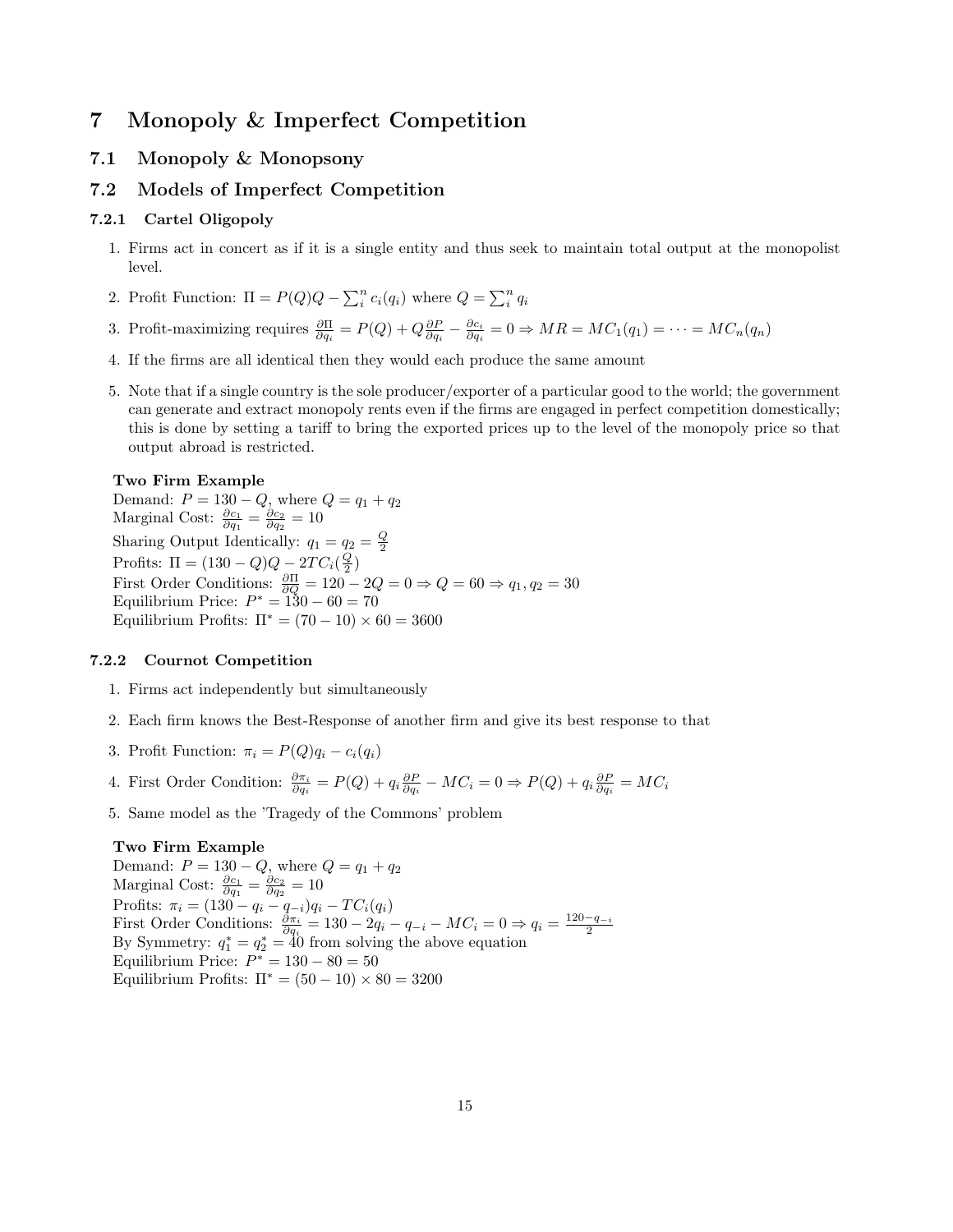#### 7.2.3 Dominant Firm, Stackelberg Competition, Conjecture Variation Model

- 1. We have a single Price Leader who has the first mover advantage but would work out the other firm's reaction function and price according to its residual demand
- 2. Accounts for his action's impact on others while others' actions are taking his as given.
- 3. Theoretically, with a competitive fringe, the Price Leader would have lower marginal cost than the rest of the firms.

#### Two Firm Example

Demand:  $P = 130 - Q$ , where  $Q = q_1 + q_2$ Marginal Cost:  $\frac{\partial c_1}{\partial q_1} = \frac{\partial c_2}{\partial q_2} = 10$ Follower Profits:  $\pi_2 = (130 - q_1 - q_2)q_2 - TC_2(q_2)$ Follower First Order Conditions:  $\frac{\partial \pi_i}{\partial q_i} = 130 - 2q_2 - q_1 - MC_i = 0 \Rightarrow q_2 = \frac{120 - q_1}{2}$ <br>Leader Profits:  $\pi_1 = (130 - q_1 - 60 + \frac{q_1}{2})q_1 - 10q_1$ Leader First Order Condition:  $\frac{d\pi_1}{dq_1} = 130 - 2q_1 - 60 + q_1 - 10 = 0 \Rightarrow q_1^* = 60 \Rightarrow q_2^* = 60 - 30 = 30$ Equilibrium Price:  $P^* = 130 - 60 - 90 = 40$ Equilibrium Profits:  $\Pi^* = (40 - 10) \times 90 = 2700$ 

#### 7.2.4 Comparison of Models

- 1. It would appear that given constant marginal cost, the consumer surplus is highest in the case of a dominant firm (Stackelberg).
- 2. The presence of a price leader trying to dominate the market results in an 'oversupply' from a cartel/collusive perspective and thus improves consumer welfare

| Model       | Prices | Quantities | Joint Profits |
|-------------|--------|------------|---------------|
| Cartel      | 70     | 60         | 3600          |
| Cournot     | 50     | ຊດ         | 3200          |
| Stackelberg | 40     | 90         | 2700          |

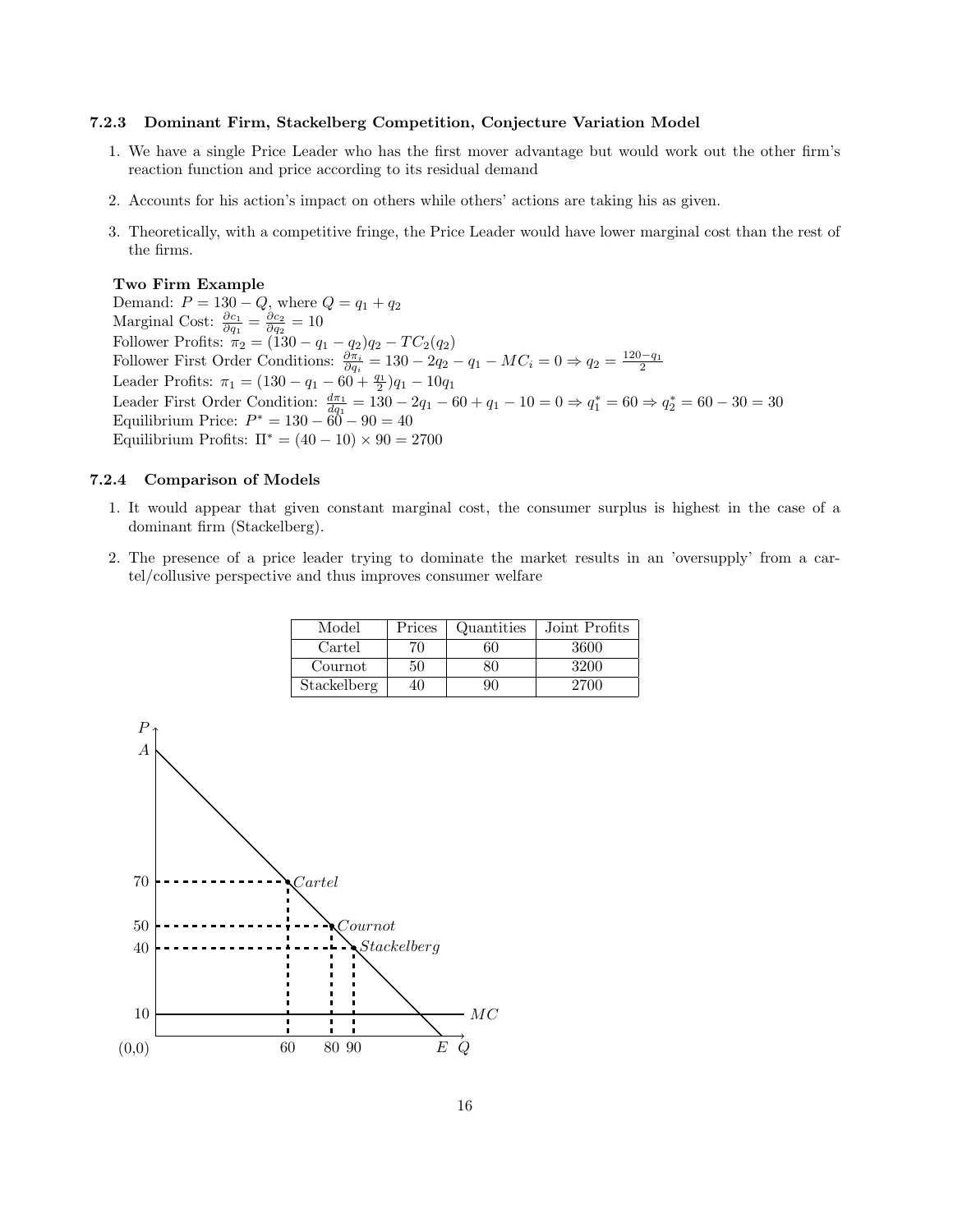# 8 Price Discrimination & Pricing Issues

- 1. Price Discrimination is essentially charging different prices to different consumers or for different quantities
- 2. Conditions for Price Discrimination:
	- (a) Firm must have pricing power in the market
	- (b) Firm must have some information about willingness of consumers to pay be it consumer groups/types, specific consumer information or aggregate information
	- (c) Firm must be able to prevent resale of goods
- 3. Actual Price Discrimination Cases:
	- (a) Alcoa vertically integrating with downstream industries with highly price-elastic demands so as to charge higher mark-ups to the industries with low price-elasticity of demand.
	- (b) Labour Unions contracting with firms to force a certain wage-labour pair contract on industrial plants.
	- (c) Senior and Student discounts; for a variety of non-transferable services and goods.
	- (d) Coupons requiring time and effort to find, clip and make payments with.
	- (e) Agricultural marketing orders; classified pricing schedule where farmers supply fresh produce at a higher price in the primary (fresh foods) market and a lower price in the secondary (exports or processed foods) market.

#### 8.1 First Degree Price Discrimination

- 1. Two-part Tariff: pricing a P=MC for each unit of good and then charging a fixed-fee equals to the consumer surplus.
- 2. Volumetric Pricing Schedule: A price schedule with price-quantity pairs.
- 3. For goods where each consumer buys a single unit of good, bargaining and information gathering through other means is conducted to assess willingness to pay and offer price is made.

### 8.2 Third Degree Price Discrimination

- 1. Used in the case where the firm can identify the group a consumer falls into and knows the aggregate level willingness to pay for each group.
- 2. Dividing up customers into consumer groups with different price elasticity of demand and thus different willingness to pay.
- 3. Supply a different quantity of good to different markets by charging different prices in each market; equilibrium quantities and prices obtained by setting  $MR_1 = MR_2 = MC$  where 1 and 2 are the different markets that the monopoly supplies

#### 8.3 Second Degree Price Discrimination

- 1. Used when the firm knows there are different groups of consumers with different willingness to pay but the firm is unable to verify which group the consumer falls in; therefore this uses self-selection techniques.
- 2. Can be conducted with imperfect information; and can be done through quantity or quality restrictions conditional on the pricing.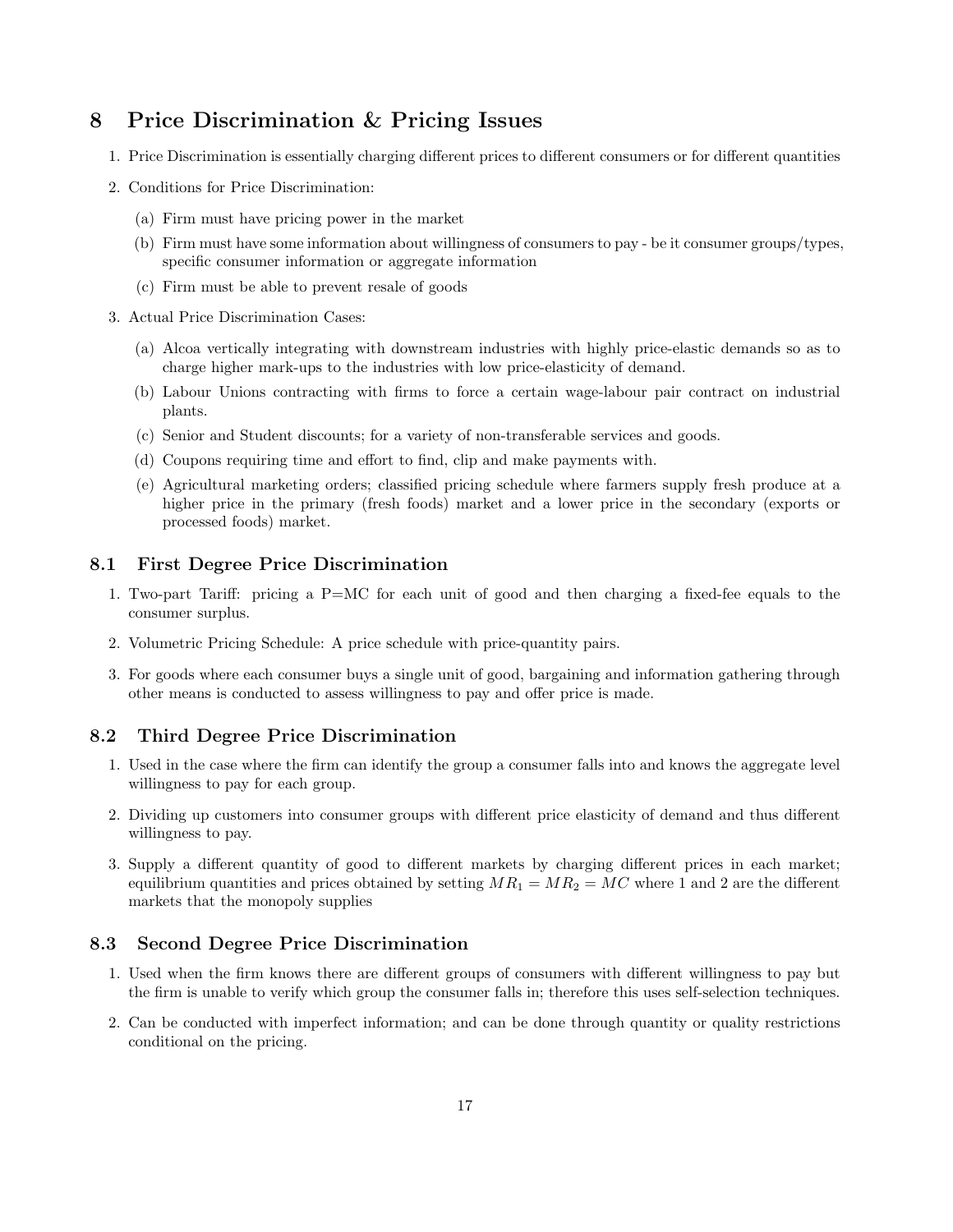#### 8.3.1 Simple Two Part Tariff

- 1. Works by having firms set prices such that there is a combination of a fixed fee and a marginal fee with the fixed fee equals to the consumer surplus of those with the lowest willingness to pay
- 2. Firm can do even better if it is able to restrict the quantity consumed under different fixed tariff regimes; this generates the Price-Quantity Pairing.

#### 8.3.2 Price-Quantity Paired Tariffs

- 1. Offering a 'take-it-or-leave-it' pricing where the price and quantities are tied.
- 2. Requires the indifference curves of different consumer types to exhibit the single-crossing property.
- 3. Essentially offering the low-demand type a package that would extract all their surplus completely
- 4. And then a more attractive package with much higher quantity or quality that would give the highdemand type a higher level of utility than if they had picked the package of the low-demand type. By construction, it is impossible that the high demand type spends less on aggregate but they do have more surplus (positive) than the low-type (zero).

#### 8.4 Strategic Bundling

- 1. Offering a combination of a la carte menu items and also all-you-can-eat buffet prices on food items; essentially a kind of second degree self-selecting mechanism but extends beyond 1 product
- 2. Fish & Pie or the AER-JEL Problem from Friedman's Price Theory

#### 8.5 Durable Good Monopoly Pricing Problem

- 1. Question of whether a monopoly should be renting or selling it's goods if it is durable
- 2. Simple Case (where the monopoly do not care about future profits; discount rate is 1)
	- (a) Selling and renting is no different
	- (b) Sale price will just be related to the rental price discounted; essentially the firm simply takes the 'stock demand' (discounted demand of the flow of services from the good) and then price accordingly
	- (c) Sale Price,  $P = \sum_{t=1}^{\infty} \frac{R_t}{(1+r)^t}$  where  $R_t$  is the per-period rental rate.
- 3. Coase Conjecture (where monopoly cares about future profits and consumers rationally expects monopolist to remain in market)
	- (a) Reducing pricing power because of inability to commit to leaving the market; consumer expects prices to fall (due to monopolist lowering price to take up residual demand)
	- (b) Monopolist forced to compete with future-self as well as secondary market (relating to the ALCOA problem)
	- (c) Therefore, renting is the best option since it preserves monopoly power; the excuse/upside is that the monopolist will maintain and can recycle the products
- 4. Examples of such goods and problems:
	- (a) IBM Mainframes, which are extremely expensive anyways but only rented
	- (b) Xerox Copiers, only rented initially but later forced to sell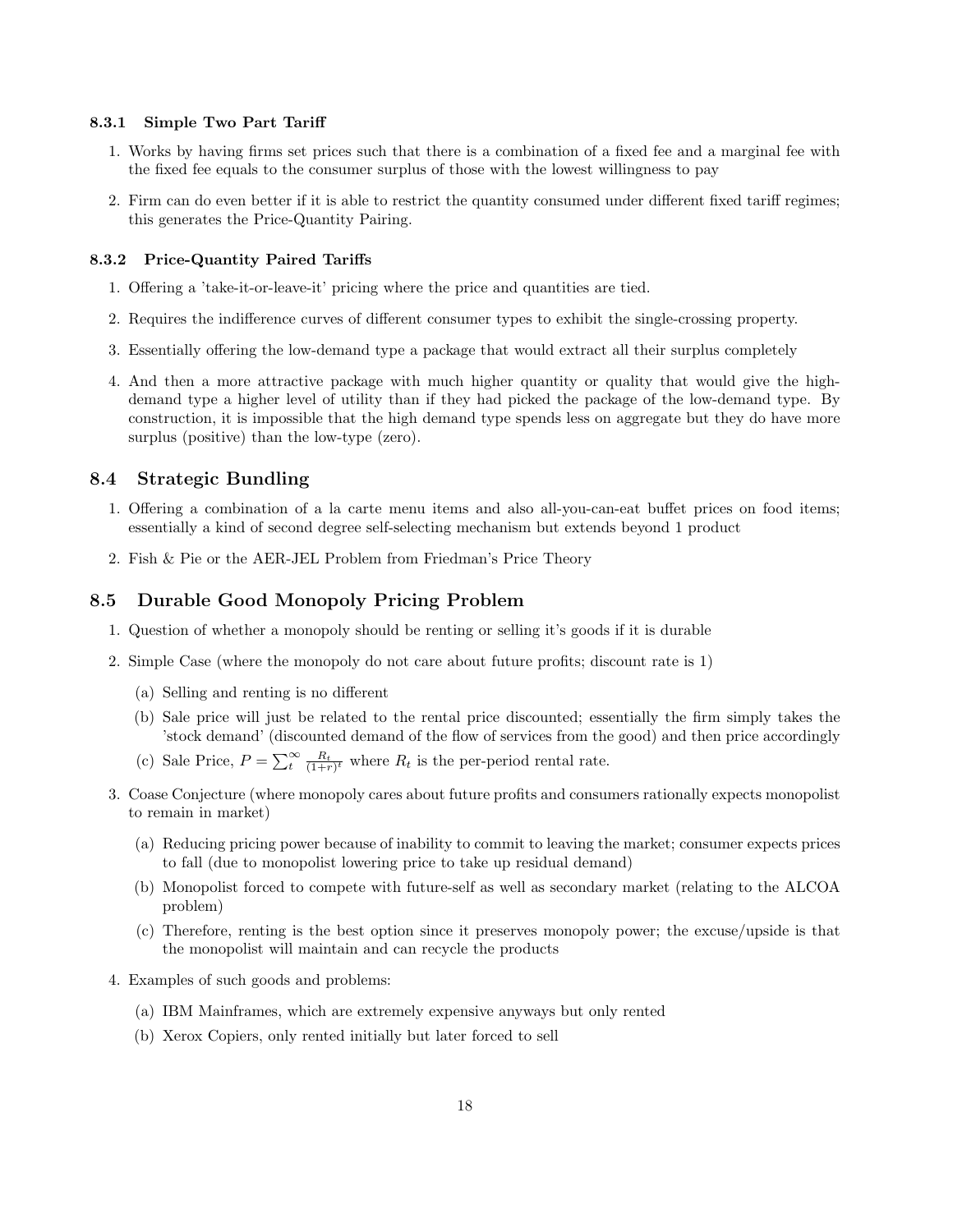#### 8.5.1 ALCOA Problem - Competitive Fringe

- 1. Judge Hand concludes that ALCOA is 'guilty' of monopolizing the market because they were dominant in production, and controlled the supply to the secondary market by monopolizing primary production
- 2. The truth of the case is such that the aluminum market was growing at that time with demand expanding and therefore the competitive fringe recycling aluminum would never be able to supply that growing demand; ALCOA receives the residual demand that would always help to sustain its monopoly power.
- 3. ALCOA doesn't suffer from the problem of competition from secondary market or its previous production (Coase Conjecture) due to the fact that demand was growing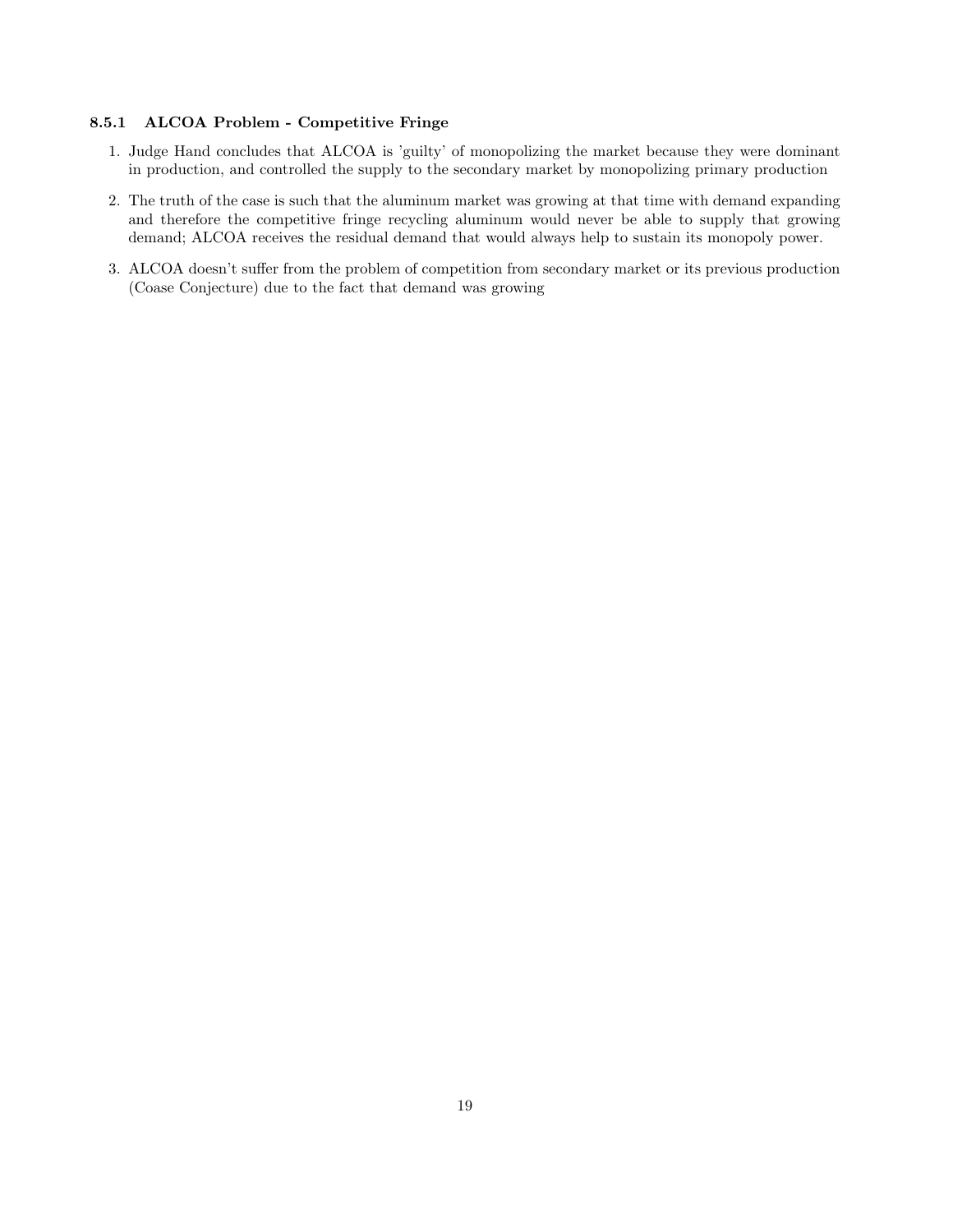# 9 Information Asymmetry & Lemons Problem

# 9.1 Collapse of Markets Under Information Asymmetry

- 1. Information problems of moral hazard and adverse selection; in particular, the lemons principle demonstrates the problem of adverse selection
- 2. Adverse Selection is where there are 'hidden types' (signalling & screening problems)
	- (a) Insurance; healthy vs unhealthy types
	- (b) Labour Market; education as a means of signalling ability
	- (c) Vendor/Product Quality; use of consumer reports
- 3. Moral Hazard is where there are 'hidden actions' (misalignment of incentives)
	- (a) Principal-Agent Problem of any sorts (Tenured Professor, Share-cropper, etc.)
	- (b) Insurance Post-sales
	- (c) Opportunistic Behaviours in joint-investments

#### 9.2 Mathematical Illustration of Lemon Principle

#### 9.2.1 Setup of Model

- 1. Quantity demanded  $Q^d = D(p, \mu)$
- 2. Quantity supplied  $Q^s = S(p)$
- 3. Sellers Utility:  $U_s = M + \sum_i^n x_i$
- 4. Buyers Utility:  $U_b = M + \sum_{i=2}^{n} x_i$
- 5. Assume all agents are von Neumann-Morgenstern maximizers of expected utility
- 6. Assume the sellers has a total of N cars with uniformly distributed quality  $x, 0 \le x \le 2$
- 7. Assume price of other goods M is unity.

#### 9.2.2 Asymmetric Information

- 1. Seller's Perspective:
	- (a) Because of perfect substitutability, demand is such that all income is devoted to buying the good if quality exceeds price

(b) 
$$
D_s = \begin{cases} \frac{Y_s}{p} & \text{if } \frac{\mu}{p} > 1\\ 0 & \text{if } \frac{\mu}{p} < 1 \end{cases}
$$
  
(c) 
$$
S_s = \begin{cases} \frac{pN}{2} & \text{if } p \le 2\\ 0 & \text{otherwise} \end{cases}
$$

- (d) Average quality  $\mu = \frac{p}{2}$
- 2. Consumer's Perspective (Buyers):
	- (a) Similarly, because of the relative substituability of M and x; we have the following demands: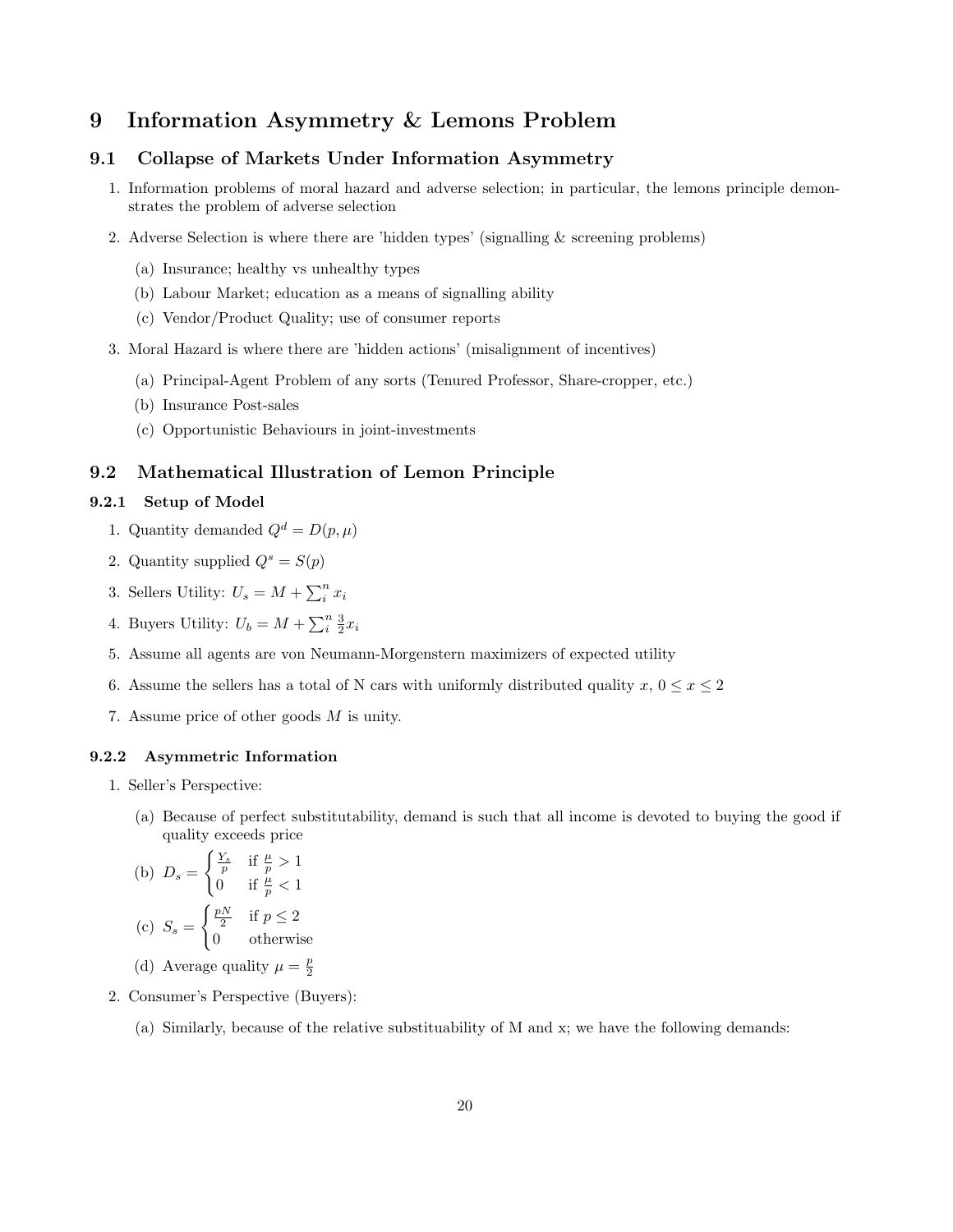(b) 
$$
D_b = \begin{cases} \frac{Y_b}{p} & \text{if } \frac{\mu}{p} > \frac{2}{3} \\ 0 & \text{if } \frac{\mu}{p} < \frac{2}{3} \end{cases}
$$
  
(c)  $S_b = 0$ 

3. Aggregate Market Equilibrium

(a) Aggregate Demand: 
$$
D = \begin{cases} \frac{Y_b + Y_s}{p} & \text{if } p < \mu \\ \frac{Y_b}{p} & \text{if } \mu < p < \frac{3\mu}{2} \\ 0 & \text{if } p > \frac{3\mu}{2} \end{cases}
$$
  
(b) Aggregate Supply: 
$$
S = \begin{cases} \frac{pN}{2} & \text{if } p \le 2 \\ 0 & \text{otherwise} \end{cases}
$$

(c) At p, the average quality is  $\mu = \frac{p}{2}$  which means that there is no equilibrium! No p where  $D = S$ 

#### 9.2.3 Symmetric Information

- 1. With symmetric information, the supply curve is transformed into a fixed quantity supply at N when prices are above expected quality  $\mu = 1$
- 2. Aggregate supply becomes  $S =$  $\int N$  if  $p > 1$ 0 otherwise

3. Aggregate Demand would be 
$$
D = \begin{cases} \frac{Y_b + Y_s}{p} & \text{if } p < 1\\ \frac{Y_b}{p} & \text{if } \mu < p < \frac{3}{2}\\ 0 & \text{if } p > \frac{3}{2} \end{cases}
$$

4. Equilibrium will be different depending on relative value of  $N$ ,  $Y_b$  and  $Y_s$ 

(a) 
$$
p = 1
$$
 if  $Y_b < N$   
\n(b)  $\frac{Y_b}{N}$  if  $\frac{2Y_b}{3} < N < Y_b$   
\n(c)  $p = \frac{3}{2}$  if  $N < \frac{2Y_b}{3}$ 

#### 9.3 Insurance Pricing Problem

- 1. Related to Price discrimination but more of an issue of informational asymmetry
- 2. When perfect type-screening is possible;
	- (a) Individuals will make use of the market opportunities to trade their risks and get themselves on the line of certainty
	- (b) For a low-risk individual, the slope to the point on the line of certainty is steeper than the high-risk individual (because the expected state of gain is higher)
- 3. Without perfect type-screening;
	- (a) Pooling equilibrium not viable; the insurance policy that appears viable is one where the cross of the indifference curve intersects exactly with the pooled-insurance profits (dependent on the composition of the types).
		- i. However, there are areas above the  $U_L$  and below the  $U_H$  that enables insurers to 'cream-skim' and cause the market to collapse.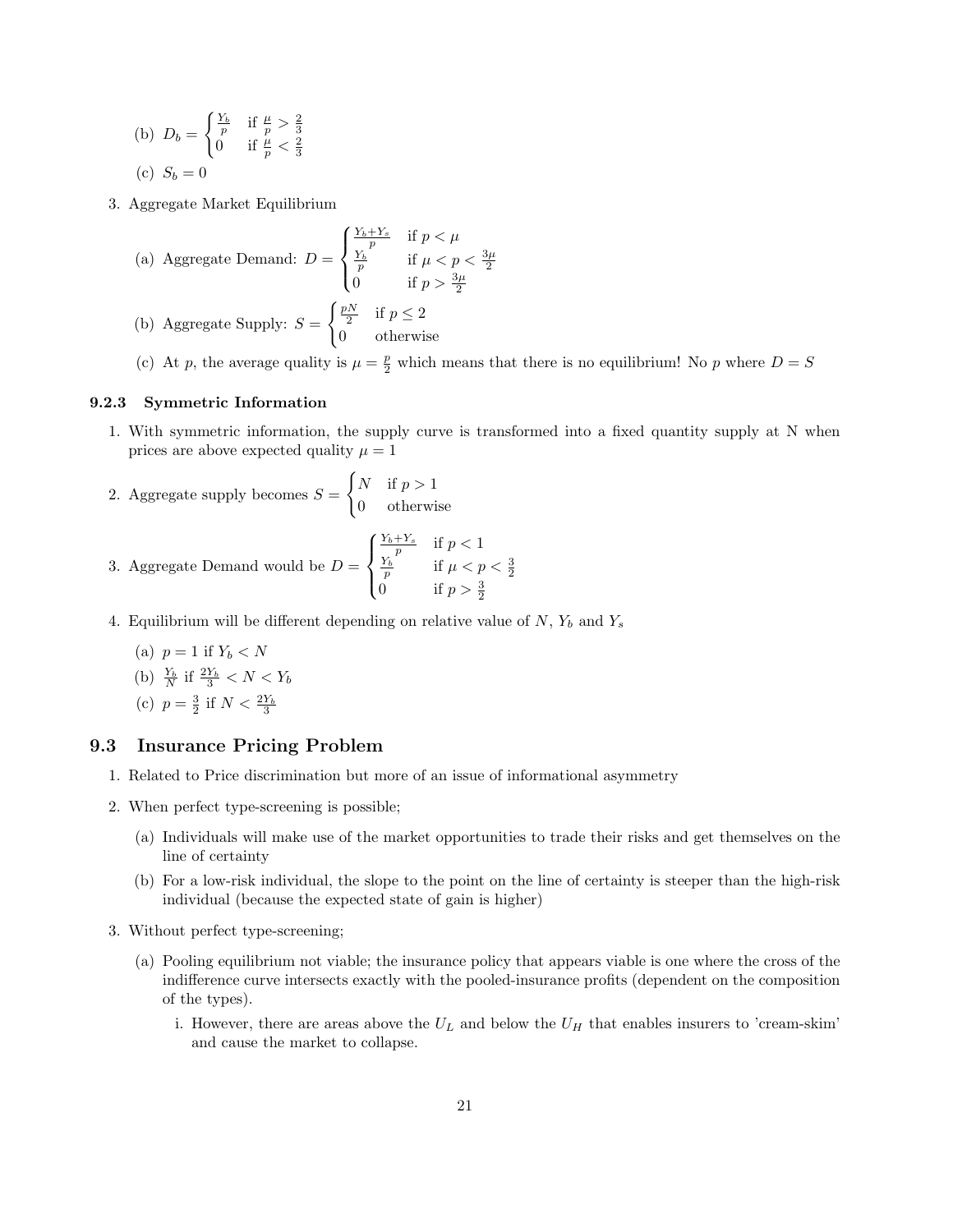- ii. As long as the market allows free entry for insurance package that appeals only to the low risk types, the migration of low-risk to that package eliminates the pooling profits (it stops being economically viable)
- (b) Separating Equilibrium possible and viable under certain situation; we can find a  $U_H$  that optimizes at the full insurance contract and then offer the low-risk a partial insurance at a point below the  $U_H$ but still presents an improvement over the risk-endowment.
	- i. In this separating equilibrium, the high-risk types fully insure and pays the actuarially fair price. Economic viability is assured in this case.
	- ii. Low-risk types are made to prefer the partial-insurance at actuarially fair prices because any full insurance package that they prefer would be strictly preferred by the high-risk types as well which makes the separation impossible.
- (c) Signalling and screening are means the insurance companies can identify types and price more accurately. In particular, the willingness to pay for different packages in the separating equilibrium is a form of signalling. The low-risk types pay the information rents through partial insurance (they are taking on some risk in order to prove they are low-risk)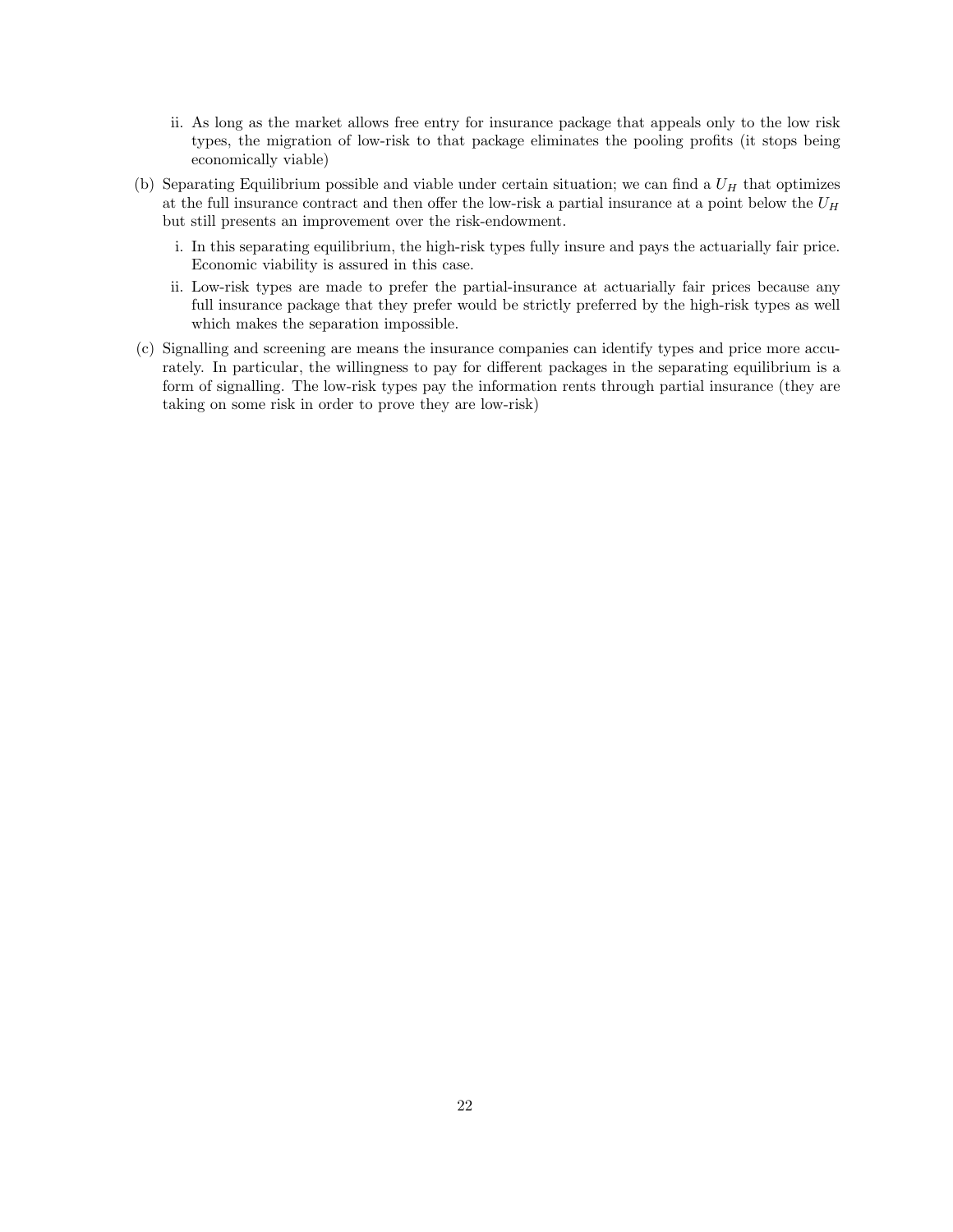# 10 Externalities & Coase Theorem

#### 10.1 Traditional Pigouvian Externalities

- 1. Typically the basic assumption is that of perfectly competitive, 'functioning' markets but there is divergence between private and social marginal costs that influences behaviours of agents such that welfare improvements can be made.
- 2. Positive Externality defined by PMB < SMB while Negative Externality defined by SMC > PMC
	- (a) Examples of Negative Externalities include noise, different forms of pollution, road congestion
	- (b) Examples of Positive Externalities include education, national defence

### 10.2 Public Good Diversion

|               | Exclusive                                                                               | Non-exclusive                        |
|---------------|-----------------------------------------------------------------------------------------|--------------------------------------|
| Rivalrous     | Private Goods (Hot-dogs, Autos)                                                         | Commons (Fishing Grounds, Clean Air) |
| Non-Rivalrous | Club Goods (Satellite Transmission, Bridges)   Public Goods (National Defence, Justice) |                                      |

- 1. Spillover effects usually appear in the column where there is non-exclusivity; because it is difficult to control the access to them.
- 2. Externalities in particular are non-exclusive; it is difficult to exclude someone from the effects of pollution or noise, etc.
- 3. This brings us to the Coase Theorem where we approach this problem from the question of whether private agreements (Coasian Bargaining) can resolve the externalities postulated in the absence of transaction costs.

# 10.3 Coase Theorem

- 1. Pigouvian solution to externalities is to internalize them through taxation and re-aligning the private costs to that of the social cost levels.
- 2. This eliminates the Harberger's Triangle Deadweight Loss from the traditional analytical perspective
- 3. Coase is suggesting that from the societal perspective there might be alternative ways of correcting the externalities when there are no transaction costs involved in bargaining (parties involved will find an efficient solution)
- 4. This is so whether there is property rights defined or not; because property rights merely sets the initial 'endowment' and assigns the legal claim that each party has.

#### 10.3.1 Without Property Rights

- 1. Assuming no assignment of rights associated with the externality, we have a case where Party A does \$20 (face-value) worth of damage to Party B;
	- (a) Suppose Party A can pay \$10 to prevent the damage and Party B could incur \$5 to correct the damage.
	- (b) Pigouvian taxes would charge Party A with \$20 but Party A will simply spend \$10 to avoid the tax; but clearly this is inefficient.
	- (c) Under Coasian bargaining, Party A could even pay \$5 to B or B could simply expend \$5 to correct the damage - society only bears \$5 ultimately, the most efficient outcome.